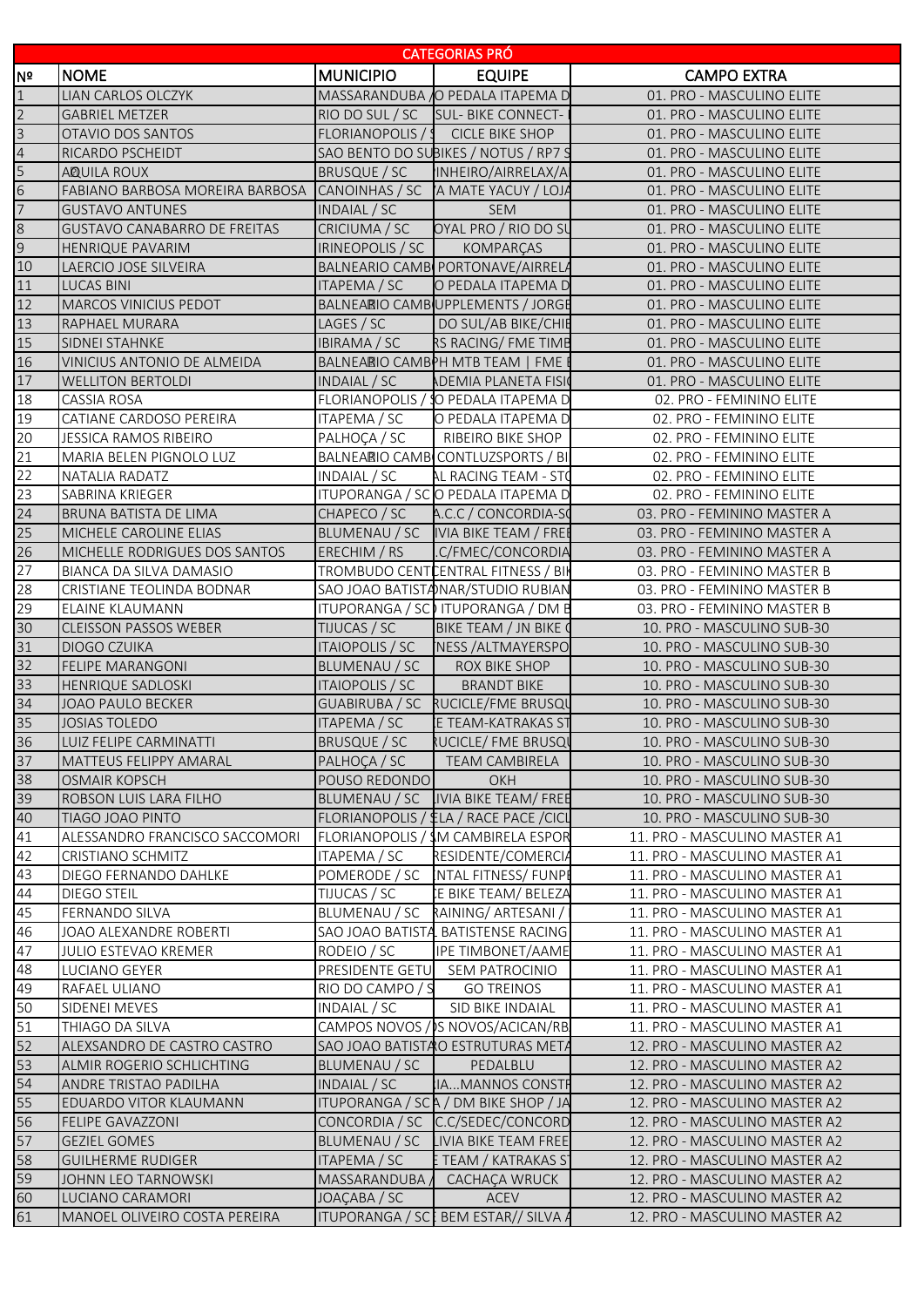| 62  | MARCELO GARCIA                       |                         | JAGUARUNA / SC AUTOMOVEIS, STUDIO    | 12. PRO - MASCULINO MASTER A2                                  |
|-----|--------------------------------------|-------------------------|--------------------------------------|----------------------------------------------------------------|
| 63  | <b>MARCELO LUIS KLAUMANN</b>         |                         | RIO DO SUL / SC RA MUNICIPAL DE AGR  | 12. PRO - MASCULINO MASTER A2                                  |
| 64  | <b>MARCOS RAFAEL ALVES DA SILVA</b>  |                         | FLORIANOPOLIS / KE FLORIPA / STOP AU | 12. PRO - MASCULINO MASTER A2                                  |
| 65  | RICARDO CORDOVA CONTE                | LAGES / SC              | <b>LES SHIMANO SERVICE</b>           | 12. PRO - MASCULINO MASTER A2                                  |
| 66  | RODRIGO ALVES DEMARCHE               | SAO JOSE / SC           | SENSE S2 BIKE SHOP                   | 12. PRO - MASCULINO MASTER A2                                  |
| 67  | RODRIGO DE SOUZA DIAS                | GASPAR / SC             | PRO SO OS FORTES NO                  | 12. PRO - MASCULINO MASTER A2                                  |
| 68  | <b>ROGER JOENCK</b>                  |                         | PRESIDENTE GETUE BIKE TEAM / ROGER   | 12. PRO - MASCULINO MASTER A2                                  |
| 69  | ROMARIO RIBEIRO                      |                         | CANOINHAS / SC   KNOREK MOTOBIKES    | 12. PRO - MASCULINO MASTER A2                                  |
| 70  | RONALD VON MUHLEN                    | <b>ITAPEMA / SC</b>     | CERVEJARIA    ITAPEN                 | 12. PRO - MASCULINO MASTER A2                                  |
| 71  | <b>TIAGO NUNES</b>                   | TIJUCAS / SC            | <b>IJUCAS BIKE TEAM/FI</b>           | 12. PRO - MASCULINO MASTER A2                                  |
| 72  | VANDERSON K NAZARIO                  | JOINVILLE / SC          | <b>ITE PEDRINHO / NAZAI</b>          | 12. PRO - MASCULINO MASTER A2                                  |
| 73  | <b>VICTOR FELIPE SILVA</b>           | TUBARAO / SC            | SHOP BIKE / GRANPI                   | 12. PRO - MASCULINO MASTER A2                                  |
| 74  | ANDRE SOUZA                          | LONDRINA / PR           | MARINGAENSE DE CIO                   | 13. PRO - MASCULINO MASTER B1                                  |
| 75  | ANSELMO VIEIRA DA SILVA BODE         |                         | FLORIANOPOLIS / 9 AUTOPECAS E PEDAL  | 13. PRO - MASCULINO MASTER B1                                  |
| 76  | CARLOS EDUARDO DE OLIVEIRA           |                         | SAO JOAQUIM / SCMOTOS. ACADEMIA PH   | 13. PRO - MASCULINO MASTER B1                                  |
| 77  | <b>DEIVIS NEVES</b>                  |                         | RIO DO SUL / SC CICLETARIA CANTA GA  | 13. PRO - MASCULINO MASTER B1                                  |
| 78  | EDUARDO COLLARES                     | LAGES / SC              | AB BIKE                              | 13. PRO - MASCULINO MASTER B1                                  |
| 79  | <b>EVANDRO LUIS GIAROLO</b>          | ITAPEMA / SC            | CE BIKE TEAM ITAPEM                  | 13. PRO - MASCULINO MASTER B1                                  |
| 80  | <b>FABIO BATISTA BOAVA</b>           | TAIO / SC               | <b>TUTI BAIKES</b>                   | 13. PRO - MASCULINO MASTER B1                                  |
| 81  | <b>FABIO JOSE PITTON</b>             |                         | BLUMENAU / SC AM/FREE FORCE / INC    | 13. PRO - MASCULINO MASTER B1                                  |
| 82  | JOAO LOPES                           | LAGES / SC              | <b>B BIKES / CHIBAS TEAI</b>         | 13. PRO - MASCULINO MASTER B1                                  |
| 83  | LEANDRO TONET                        | GASPAR / SC             | RA /JC BIKE PRO / SO (               | 13. PRO - MASCULINO MASTER B1                                  |
| 84  | LUCIANO FRANÇA HRUSCHKA              |                         | CURITIBANOS / SCE SAPO VERDE FME IN  | 13. PRO - MASCULINO MASTER B1                                  |
| 85  | PETERSON SELL                        |                         | RIO DO SUL / SC   CANTA GALO TINTAS  | 13. PRO - MASCULINO MASTER B1                                  |
| 86  | <b>ROBSON ROSA</b>                   | LAGES / SC              | S BETO / LAFI COSME                  | 13. PRO - MASCULINO MASTER B1                                  |
| 87  | TENIER REGIR DA SILVA                | TIMBO / SC              | <b>NG FME TIMBO ROSSA</b>            | 13. PRO - MASCULINO MASTER B1                                  |
| 88  | <b>ANDERSON LUIS MARTIM</b>          | JARAGUA DO SUL /        | <b>SEM</b>                           | 14. PRO - MASCULINO MASTER B2                                  |
| 89  | <b>EDSON PIROVANO</b>                |                         | ERVAL VELHO / SCEV - GRUPINHO TOPER  | 14. PRO - MASCULINO MASTER B2                                  |
| 90  | <b>JAQUES RAUH</b>                   |                         | POMERODE / SC RAVOS E BRUTOS BIKE    |                                                                |
| 91  | JULIANO DA CUNHA                     |                         | BLUMENAU / SC LIVIA BIKE TEAM FREE   | 14. PRO - MASCULINO MASTER B2<br>14. PRO - MASCULINO MASTER B2 |
| 92  |                                      | RIO DO SUL / SC         |                                      |                                                                |
| 93  | MARCELO JOAO STOLF                   |                         | RA MUNICIPAL DE AGR                  | 14. PRO - MASCULINO MASTER B2                                  |
|     | NIVALDO DE FARIAS                    | TUBARAO / SC            | / GIBA CICLE / ACADE                 | 14. PRO - MASCULINO MASTER B2                                  |
| 94  | <b>NORTHON KNOBLAUCH</b>             | CAÇADOR / SC            | PEDAL BIKES                          | 14. PRO - MASCULINO MASTER B2                                  |
| 95  | PABLO ANTONIO FABREGAS               | ITAPEMA / SC            | FORCE BIKE TEAM                      | 14. PRO - MASCULINO MASTER B2                                  |
| 96  | <b>VOLMEI POMMERENKE</b>             |                         | CONCORDIA / SC C/SEDEC/CONCORDIA     | 14. PRO - MASCULINO MASTER B2                                  |
| 97  | <b>VOLNEI MEES</b>                   | AURORA / SC             | BIKE AURORA / BEM \                  | 14. PRO - MASCULINO MASTER B2                                  |
| 98  | <b>ADILSON DA SILVA</b>              | ITAPEMA / SC            | O PEDALA ITAPEMA D                   | 15. PRO - MASCULINO MASTER C1                                  |
| 99  | <b>JAIR HERMANN</b>                  | LONTRAS / SC            | <b>HERMANN REDE MA</b>               | 15. PRO - MASCULINO MASTER C1                                  |
| 100 | <b>MAURICI ZALASIK</b>               | INDAIAL / SC            | TEAM / STOP BIKE/S                   | 15. PRO - MASCULINO MASTER C1                                  |
| 101 | MAXIMILIANO CLEMES                   | INDAIAL / SC            | CINGTEAN/STOPBIKE,                   | 15. PRO - MASCULINO MASTER C1                                  |
| 102 | NILTON CESAR TAMANINI                | TIMBO / SC              | ISA / SICOOB EURO V.                 | 15. PRO - MASCULINO MASTER C1                                  |
| 103 | ROGERIO CARLOS BOSHAMMER             | SCHROEDER / SC          | <b>IO BOM SUPERMERCA</b>             | 15. PRO - MASCULINO MASTER C1                                  |
| 104 | SERGIO JOSE CONDESSA                 | RIO DO SUL / SC         | NENHUM                               | 15. PRO - MASCULINO MASTER C1                                  |
| 105 | SILVIO MARTIM ZILS                   | SCHROEDER / SC          | <b>DIVISOR MTB</b>                   | 15. PRO - MASCULINO MASTER C1                                  |
| 106 | <b>ACARI GROSCH</b>                  | BLUMENAU / SC           | E NAO ALIVIA / FREE F                | 16. PRO - MASCULINO MASTER C2                                  |
| 107 | <b>ANTONIO KNOPF NETO</b>            |                         | ITUPORANGA / SC TUPORANGA / ENEIAS   | 16. PRO - MASCULINO MASTER C2                                  |
| 108 | <b>CARLOS CESAR RODRIGUES</b>        | LONTRAS / SC            | <b>CLISMO LONTRENSE/R</b>            | 16. PRO - MASCULINO MASTER C2                                  |
| 109 | <b>JISMAR BUSARELLO</b>              | TIMBO / SC              | ELLO ELETRICA E HIDR                 | 16. PRO - MASCULINO MASTER C2                                  |
| 110 | OSNILDO SPERANDIO                    | RIO DO SUL / SC         | <b>BRIQUETE SPERANDIC</b>            | 16. PRO - MASCULINO MASTER C2                                  |
| 111 | <b>AILTON FOSTER</b>                 | RIO DO SUL / SC         | BIKE 2000 OK BOY                     | 181. PRO - MASCULINO E-BIKE                                    |
| 112 | <b>CLEITON MARCHI</b>                |                         | LAURENTINO / SC RIA ELETRICA / 100 M | 181. PRO - MASCULINO E-BIKE                                    |
| 113 | EDUARDO ARAGAO DA SILVA              | RIO DO SUL / SC         | RA MUNICIPAL DE AGR                  | 181. PRO - MASCULINO E-BIKE                                    |
| 114 | EIDER GOTHILE ERN                    | TAIO / SC               | <b>FRIGORIFICO EL'GOLL</b>           | 181. PRO - MASCULINO E-BIKE                                    |
| 115 | IRINEU FLORIANI JUNIOR               | TAIO / SC               | <b>SHOP BIKE</b>                     | 181. PRO - MASCULINO E-BIKE                                    |
| 116 | JULIO CESAR PEREIRA                  | BLUMENAU / SC           | IVIA BIKE TEAM / FREI                | 181. PRO - MASCULINO E-BIKE                                    |
| 117 | MICHAEL MARCHI                       |                         | LAURENTINO / SC HARIA /ROGER BIKES / | 181. PRO - MASCULINO E-BIKE                                    |
| 118 | ONEIDE GIOVANI WOLTMANN              | PARIQUERA ACU /         | <b>CICLO RIBEIRA</b>                 | 181. PRO - MASCULINO E-BIKE                                    |
|     |                                      |                         | <b>CATEGORIAS PRÓ (CORREM SPORT)</b> |                                                                |
| 400 | <b>IVONETI LOES WILD</b>             | INDAIAL / SC            |                                      | 04. PRO - FEMININO MASTER C                                    |
| 401 | ANDRE KNOPF SPERANDIO                | LONTRAS / SC            | SUL/FMD RIO DO SI                    | 06. PRO - MASCULINO JUNIOR                                     |
| 402 | <b>ARTHUR LOVATEL COELHO LOVATEL</b> | <b>CURITIBANOS / SC</b> | AB BIKE & FITNESS                    | 06. PRO - MASCULINO JUNIOR                                     |
| 403 | <b>GUSTAVO PADILHA HAFEMANN</b>      | INDAIAL / SC            | E TIMBO/ TRS BIKE RA                 | 06. PRO - MASCULINO JUNIOR                                     |
|     |                                      |                         |                                      |                                                                |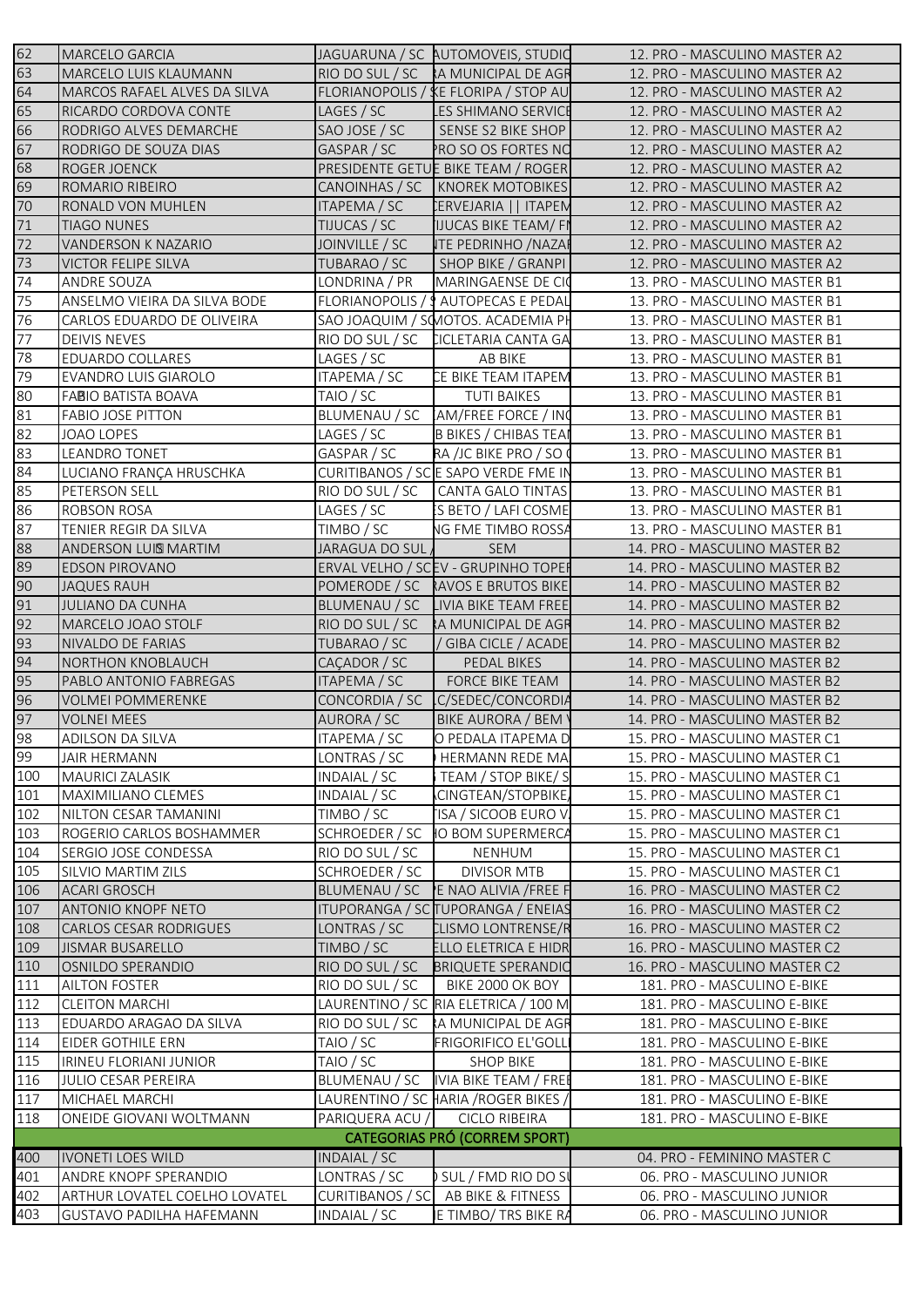| 404        | JEAN GUE DOS SAN SANTOS                                                | IN / SC                    | DRA / TRS RACE / FME                  | 06. PRO - MASCULINO JUNIOR                                         |
|------------|------------------------------------------------------------------------|----------------------------|---------------------------------------|--------------------------------------------------------------------|
| 405        | <b>ARNILDO DARIO BREHMER</b>                                           |                            | BLUMENAU / SC LIVIA BIKE TEAM FREE    | 17. PRO - MASCULINO VETERANO                                       |
| 406        | FRANCISCO DE ASSIS PEREIRA LIZ                                         | ITAPEMA / SC               | <b>DRCE FORCE BIKE TEA</b>            | 17. PRO - MASCULINO VETERANO                                       |
| 407        | <b>INGWALD EVALD</b>                                                   | INDAIAL / SC               | <b><i>AIA TOTTAL FITNESS/</i></b>     | 17. PRO - MASCULINO VETERANO                                       |
| 408        | <b>JOAO CARLOS LUIZ</b>                                                | TIMBO / SC                 | METISA / SICOOB EUR                   | 17. PRO - MASCULINO VETERANO                                       |
| 409        | <b>VILMAR LUIS BONI</b>                                                |                            | POMERODE / SC LEMENTAL BIKE TEAN      | 17. PRO - MASCULINO VETERANO                                       |
|            |                                                                        |                            | <b>CATEGORIAS SPORT</b>               |                                                                    |
| 410        | ALOIZIO EDSON PETT                                                     | INDAIAL / SC               | /SEMENTES MTB/FM                      | 21. SPORT - MASCULINO JUNIOR                                       |
| 411        | ANDREY DE OLIVEIRA                                                     |                            | SAO JOAQUIM / SC PEDAL DO FRIO        | 21. SPORT - MASCULINO JUNIOR                                       |
| 412        | ARIEL KNOPF SPERANDIO                                                  | LONTRAS / SC               | SUL / FMD RIO DO SI                   | 21. SPORT - MASCULINO JUNIOR                                       |
| 413        | ENZO URNAU SCHMIDT                                                     |                            | BALNEARIO CAMBIM / CONTLUZ / MBS I    | 21. SPORT - MASCULINO JUNIOR                                       |
| 414        | ERICK RODRIGO LEMKE                                                    |                            | POMERODE / SC ENTAL / FARMACIAS F     | 21. SPORT - MASCULINO JUNIOR                                       |
| 415        | FELIPE PIGNOLO LUZ                                                     |                            | BALNEARIO CAMBICONTLUZ SPORTS / BI    | 21. SPORT - MASCULINO JUNIOR                                       |
| 416        | <b>IGOR HNERIQUE KOPSCH</b>                                            | INDAIAL / SC               | EC/GIRO 29 BIKE CENT                  | 21. SPORT - MASCULINO JUNIOR                                       |
| 417        | PABLO SILVA DE PAULA E SOUZA                                           |                            | BALNEARIO PIÇARI FREE FORCE TEAM      | 21. SPORT - MASCULINO JUNIOR                                       |
| 418        | SAMUEL DE SOUZA GONÇALVES SEVERA FLORIANOPOLIS / \$ PARA O FUTURO, CIC |                            |                                       | 21. SPORT - MASCULINO JUNIOR                                       |
| 419        | THIAGO HENRIQUE DA SILVA FALCAO                                        |                            | SAO JOAQUIM / SC PEDAL DO FRIO        | 21. SPORT - MASCULINO JUNIOR                                       |
| 420        | VITOR SAUL TOMAZONI                                                    |                            | POUSO REDONDO AB BIKE E FITNESS       | 21. SPORT - MASCULINO JUNIOR                                       |
| 421        | <b>ADRIANO KALBUSCH</b>                                                | RIO DO SUL / SC            | H BREMER                              | 22. SPORT - MASCULINO SUB-30                                       |
| 422        | <b>ALISON ZATELLI</b>                                                  | ASCURRA / SC               | <b>SME APIUNA</b>                     | 22. SPORT - MASCULINO SUB-30                                       |
| 423        | <b>DOUGLAS PERUZZO</b>                                                 | BLUMEANU / SC              | #FIEST                                | 22. SPORT - MASCULINO SUB-30                                       |
| 424        | ELIEZER BELLI                                                          | TIMBO / SC                 | <b>BELLI MOVEIS</b>                   | 22. SPORT - MASCULINO SUB-30                                       |
| 425        | FRANCISCO DE ASSIS VELHO JUNIOR                                        |                            | VIDAL RAMOS / SO EDAL VIDAL EXPLORE   | 22. SPORT - MASCULINO SUB-30                                       |
| 426        |                                                                        |                            |                                       |                                                                    |
|            | <b>GABRIEL MENESTRINA MENESTRINA</b>                                   |                            | RIO DOS CEDROS / NESTRINA / IMOBILIA  | 22. SPORT - MASCULINO SUB-30                                       |
| 427        | HAMILTON TIAGO DE SOUZA                                                | RIO DO SUL / SC            | NENHUMA                               | 22. SPORT - MASCULINO SUB-30                                       |
| 428        | <b>JEISON SEIBT</b>                                                    | LONTRAS / SC               | <b>KE SHOP / CICLISMO L</b>           | 22. SPORT - MASCULINO SUB-30                                       |
| 429        | JULIO CESAR LEANDRO LEANDRO                                            | RIO DO SUL / SC            | <b>FARMACIAS LEANDRO</b>              | 22. SPORT - MASCULINO SUB-30                                       |
| 430        | KAUAN CECATTO BETTIN                                                   | LAGES / SC                 | VR7 CYCLES                            | 22. SPORT - MASCULINO SUB-30                                       |
| 431        | LUAN MATEUS HEIN                                                       | POMERODE / SC              | <b>NENHUM</b>                         | 22. SPORT - MASCULINO SUB-30                                       |
| 432        | LUIS FELIPE KLESENER PEREIRA                                           | JOINVILLE / SC             | JLLE BIKE SHOP                        | 22. SPORT - MASCULINO SUB-30                                       |
|            |                                                                        |                            |                                       |                                                                    |
| 433        | MARCELO AUGUSTO BORBA DUWE DUWTIMBO / SC                               |                            | <b>NAO</b>                            | 22. SPORT - MASCULINO SUB-30                                       |
| 434        | MARCELO MEVES                                                          | INDAIAL / SC               | SIDBIKES                              | 22. SPORT - MASCULINO SUB-30                                       |
| 435        | MATHEUS NASCIMENTO                                                     | SAO JOAQUIM / SO           | PEDAL DO FRIO                         | 22. SPORT - MASCULINO SUB-30                                       |
| 436        | <b>VINICIUS VOLKMANN</b>                                               |                            | POMERODE / SC   EL / ELEMENTAL FITN   | 22. SPORT - MASCULINO SUB-30                                       |
| 437        | ARNALDO LEITE                                                          |                            | BLUMENAU / SC AL BLU / PEDAL ITOUP    | 23. SPORT - MASCULINO MASTER A1                                    |
| 438        | <b>CHAIRON LUIZ</b>                                                    | RIO DO SUL / SC            | <b>IBEV ELEVADORES</b>                | 23. SPORT - MASCULINO MASTER A1                                    |
| 439        | <b>DEIVIT MAAS</b>                                                     | TIMBO / SC                 | TRS RACE                              | 23. SPORT - MASCULINO MASTER A1                                    |
| 440        | EDUARDO ALEXANDRE ROHDEN MADEIR BLUMENAU / SC   VIA BIKE TEAM / FREE   |                            |                                       | 23. SPORT - MASCULINO MASTER A1                                    |
| 441        | <b>ERICK JANSEN</b>                                                    | JOINVILLE / SC             | TAO BIKE TEAM                         | 23. SPORT - MASCULINO MASTER A1                                    |
| 442        | <b>GABRIEL BAMBINETTI</b>                                              | INDAIAL / SC               | <b>BIKE SPECK</b>                     | 23. SPORT - MASCULINO MASTER A1                                    |
| 443        | GEAN CARLOS DA SILVA DA SILVA                                          | CAMBORIU / SC              | <b>BATATA BIKE</b>                    | 23. SPORT - MASCULINO MASTER A1                                    |
| 444        | <b>GLAUCIO KUPPAS</b>                                                  | BLUMENAU / SC              | KE TEAM - FUNPEL - C                  | 23. SPORT - MASCULINO MASTER A1                                    |
| 445        | MURILO MICHELETO                                                       | BLUMENAU / SC              | EQUIPE MOVE UP                        | 23. SPORT - MASCULINO MASTER A1                                    |
| 446        | <b>OSEIAS LINHARES</b>                                                 | BLUMENAU / SC              | IVIA BIKE TEAM/FREE                   | 23. SPORT - MASCULINO MASTER A1                                    |
| 447        | RAFAEL BALLAND DA SILVA                                                | CAMBORIU / SC              | MTB TEAM / CPH BR.                    | 23. SPORT - MASCULINO MASTER A1                                    |
| 448        | RODRIGO WILLIAN FORMAGI FORMAGI                                        | APIUNA / SC                | UNA FIOS/BIKE NOV                     | 23. SPORT - MASCULINO MASTER A1                                    |
| 449        | RUBENS HILLESHEIM                                                      | RIO DO SUL / SC            | <b>CANTA GALO TINTAS</b>              | 23. SPORT - MASCULINO MASTER A1                                    |
| 450        | RUBENS RAYSEL RAYSE                                                    |                            | CANPO NOVO / SCETISCARIA RAYZEL/SM    | 23. SPORT - MASCULINO MASTER A1                                    |
| 451        | VELCI ANTONIO DE OLIVEIRA NUNES                                        | TIMBO / SC                 | TRS BIKE TEAM                         | 23. SPORT - MASCULINO MASTER A1                                    |
| 452        | <b>VILMAR BARBUSA</b>                                                  | SAO BENTO DO SU            | EQMAX                                 | 23. SPORT - MASCULINO MASTER A1                                    |
| 453        | CAIO CALLEJON                                                          |                            | BLUMENAU / SC LIVIA BIKE TEAM FREE    | 24. SPORT - MASCULINO MASTER A2                                    |
| 454        | CLAUDIO SCAPINELLO VALDAMERI                                           |                            | BLUMENAU / SC  IVIA BIKE TEAM / FREE  | 24. SPORT - MASCULINO MASTER A2                                    |
| 455        | <b>DIEGO FILIZOLA</b>                                                  |                            | TROMBUDO CENTICENTRAL FITNESS/ BIK    | 24. SPORT - MASCULINO MASTER A2                                    |
| 456        | EDER WILLIAM GUGELER GRAHL                                             | INDAIAL / SC               | NAO TEM                               | 24. SPORT - MASCULINO MASTER A2                                    |
| 457        | <b>ESTEVAO LUIS KOPSCH</b>                                             | IBIRAMA / SC               | <b>TUS ACESSORIA CONT</b>             | 24. SPORT - MASCULINO MASTER A2                                    |
| 458        | <b>FABIO DE OLIVEIRA</b>                                               | BLUMENAU / SC              | ROX BIKE SHOP                         | 24. SPORT - MASCULINO MASTER A2                                    |
|            | FERNANDO CAMBUHY                                                       | FLORI / SC                 | JHY TELECOM/EMPOR                     | 24. SPORT - MASCULINO MASTER A2                                    |
| 460        | FERNANDO STALOCH                                                       |                            |                                       | 24. SPORT - MASCULINO MASTER A2                                    |
|            |                                                                        |                            | ITUPORANGA / SC MO ITUPORANGA/BET     |                                                                    |
| 459<br>461 | <b>GUSTAVO PAULI</b>                                                   |                            | BLUMENAU / SC   IVIA BIKE TEAM / FREE | 24. SPORT - MASCULINO MASTER A2                                    |
| 462<br>463 | <b>HUMBERTO CADORI FILHO</b><br>JALMAS MARCELO KRETZSCHMAR             | ITAPEMA / SC<br>TIMBO / SC | CADORI<br>A'S BIKE / R32BIKE TE       | 24. SPORT - MASCULINO MASTER A2<br>24. SPORT - MASCULINO MASTER A2 |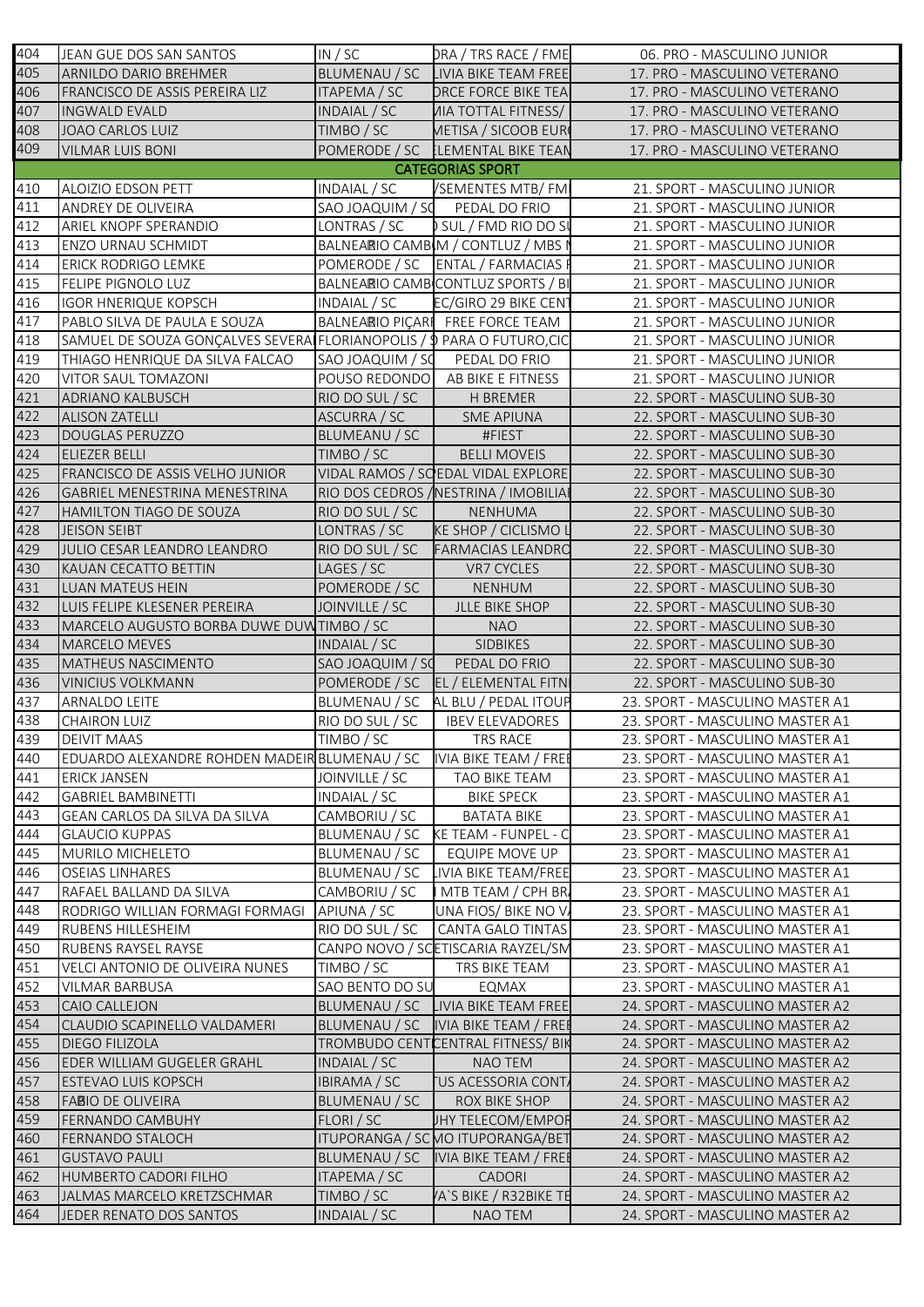| 465        | JOAO CARLOS PRUDENTE                              | IMBUIA / SC         | <b>EDAL VIDAL EXPLORE</b>                                | 24. SPORT - MASCULINO MASTER A2                                    |
|------------|---------------------------------------------------|---------------------|----------------------------------------------------------|--------------------------------------------------------------------|
| 466        | <b>JONAS SPEZIA</b>                               |                     | JARAGUA DO SUL T / NATIVISTA BIKER'S                     | 24. SPORT - MASCULINO MASTER A2                                    |
| 467        | JOSE FERNANDO A. COSTA JUNIOR                     |                     | BLUMENAU / SC MCHES / PIANÇO BIKE                        | 24. SPORT - MASCULINO MASTER A2                                    |
| 468        | LUIS ALBERTO                                      | LAGES / SC          | NAO TEM                                                  | 24. SPORT - MASCULINO MASTER A2                                    |
| 469        | <b>MAICON SEHNEM</b>                              |                     | BLUMENAU / SC E / GRUPO IDEAL CON                        | 24. SPORT - MASCULINO MASTER A2                                    |
| 470        | MIKEI WRECZINSKI                                  | INDAIAL / SC        | <b>CEA BIKE</b>                                          | 24. SPORT - MASCULINO MASTER A2                                    |
| 471        | <b>REYNALDO PRADO</b>                             | LAGES / SC          | AB BIKE & FITNES                                         | 24. SPORT - MASCULINO MASTER A2                                    |
| 472        | ROBSON RODRIGUES VARELA                           | BRUSQUE / SC        | VARELA TEAM                                              | 24. SPORT - MASCULINO MASTER A2                                    |
| 473        | <b>SAMUEL HOSTINS</b>                             | BLUMENAU / SC       | <b>LIVIA BIKE TEAM/FREE</b>                              | 24. SPORT - MASCULINO MASTER A2                                    |
| 474        | <b>TIAGO POSSAMAI</b>                             | ASCURRA / SC        | <b>ESSORIA ESPORTIVA/</b>                                | 24. SPORT - MASCULINO MASTER A2                                    |
| 475        | <b>ADEMAR POZZI</b>                               | <b>BRUSQUE / SC</b> | 1 SC / FS CICLE BIKE CE                                  | 25. SPORT - MASCULINO MASTER B1                                    |
| 476        | ALBERTO ASSINK DE SOUZA                           | LAGES / SC          | EQUIPAMENTOS ELE                                         | 25. SPORT - MASCULINO MASTER B1                                    |
| 477        | ALCIONE ATHAYDE JUNIOR                            | LAGES / SC          | KE & FITNESS / BIKE S                                    | 25. SPORT - MASCULINO MASTER B1                                    |
| 478        | <b>ANDRE LYRA</b>                                 | POMERODE / SC       | IKE TEAM / ELEMENT.                                      | 25. SPORT - MASCULINO MASTER B1                                    |
| 479        | ARIEL MULLER                                      | ITAPEMA / SC        | <b>ATRAKAS STUDIO BIK</b>                                | 25. SPORT - MASCULINO MASTER B1                                    |
| 480        | <b>CLEBER FRANCO</b>                              | RIO DO SUL / SC     | C2AUTOS                                                  | 25. SPORT - MASCULINO MASTER B1                                    |
| 481        | <b>EDEMAR MENGARDA</b>                            | INDAIAL / SC        | CEA BIKE                                                 | 25. SPORT - MASCULINO MASTER B1                                    |
| 482        | <b>EDIRLEI FERREIRA</b>                           | SAO JOSE / SC       | DIRLEI AUTOMOVEIS                                        | 25. SPORT - MASCULINO MASTER B1                                    |
| 483        | <b>EDSON PEREIRA</b>                              | GASPAR / SC         | LNEI BIKES / LAVAÇAO                                     | 25. SPORT - MASCULINO MASTER B1                                    |
| 484        | EDUARDO LIVRAMENTO                                |                     | RIO DO SUL / SC   TABILIDADE LIVRAME                     | 25. SPORT - MASCULINO MASTER B1                                    |
| 485        | GIOVANI CHESINI SOARES                            |                     | FLORIANOPOLIS / \$0 PRIME FLORIANOP                      | 25. SPORT - MASCULINO MASTER B1                                    |
| 486        | JOSE VAVASSORI JUNIOR                             |                     | RIO DO SUL / SC AWI GRUPO CABELOS                        | 25. SPORT - MASCULINO MASTER B1                                    |
| 487        | <b>JUARES CONHAQUE</b>                            |                     | VIDAL RAMOS / SCEDAL VIDAL EXPLORE                       | 25. SPORT - MASCULINO MASTER B1                                    |
| 488        | LIBANES DE OLIVEIRA SANTOS                        | BRAÇO DO NORTE      | <b>SEM EQUIPE</b>                                        | 25. SPORT - MASCULINO MASTER B1                                    |
| 489        | MARCIAL EVERTON DE OLIVEIRA                       |                     | BLUMENAU / SC   IVIA BIKE TEAM / FREE                    | 25. SPORT - MASCULINO MASTER B1                                    |
| 490        | MURILO GEAN DE SOUZA                              | OTACILIO COSTA /    | AB BIKE E FITNESS                                        | 25. SPORT - MASCULINO MASTER B1                                    |
| 491        | NAJA BARCELOS GOMES                               | FLORIANOPOLIS / 9   | CICLE BIKE SHOP                                          | 25. SPORT - MASCULINO MASTER B1                                    |
| 492        | ORIEL RIBEIRO                                     | TIMBO / SC          | TRS BIKE RACING                                          | 25. SPORT - MASCULINO MASTER B1                                    |
| 493        | PABLO IGNACZUK                                    | BLUMENAU / SC       | <b>EQUIPE ENGANATICOS</b>                                | 25. SPORT - MASCULINO MASTER B1                                    |
| 494        | ROSIMAR SCHUENKE                                  | JARAGUA DO SUL / SC |                                                          | 25. SPORT - MASCULINO MASTER B1                                    |
| 495        | VALBER CORREA                                     | RIO DO SUL / SC     | VALBER                                                   | 25. SPORT - MASCULINO MASTER B1                                    |
|            |                                                   |                     |                                                          |                                                                    |
| 496        | <b>VALDENI ROSA</b>                               | PALHOCA / SC        | M CAMBIRELA ESPOR                                        | 25. SPORT - MASCULINO MASTER B1                                    |
| 497        | WILSON PEDRO SAMPAIO JUNIOR                       | INDAIAL / SC        | SIDBIKE/OS BRABOES                                       | 25. SPORT - MASCULINO MASTER B1                                    |
| 498        | ADEMIR DE SOUZA                                   | LONTRAS / SC        | <b>IDA EM PEDAL / CICLIS</b>                             | 26. SPORT - MASCULINO MASTER B2                                    |
| 499        | ADRIANO SANTOS ATAIDE                             | LAGES / SC          | D BIKE / GO CAASC LA                                     | 26. SPORT - MASCULINO MASTER B2                                    |
| 500        | ANDRE SENS DE OLIVEIR                             | RIO DO SUL / SC     | <b>B BIKE SHOP-BIKE 200</b>                              | 26. SPORT - MASCULINO MASTER B2                                    |
| 501        | <b>JARTHUR PETER SCHNEIDER</b>                    | ITAJAI / SC         | <b>ISMO/SOS BIKES/INKN</b>                               | 26. SPORT - MASCULINO MASTER B2                                    |
| 502        | <b>CLOVES MARÇANEIRO</b>                          | TAIO / SC           | <b>TUTI BIKES</b>                                        | 26. SPORT - MASCULINO MASTER B2                                    |
| 503        | <b>ELISEU MULLER</b>                              | OTACILIO COSTA /    | <b>QUIPE AB BIKE &amp; FITNE</b>                         | 26. SPORT - MASCULINO MASTER B2                                    |
| 504        | <b>FERNANDES NARDELLI</b>                         | RIO DO SUL / SC     | CICLO/ROYAL PRO DI                                       | 26. SPORT - MASCULINO MASTER B2                                    |
| 505        | <b>MARCIO WESTPHAL</b>                            | POMERODE / SC       | <b>MARALICE MODAS</b>                                    | 26. SPORT - MASCULINO MASTER B2                                    |
| 506        | MARIO AUGUSTO HOFFMANN                            | INDAIAL / SC        | SID BIKES INDAIAL                                        | 26. SPORT - MASCULINO MASTER B2                                    |
| 507        | PAULO RENATO STOSCH DA SILVA                      | RIO DO SUL / SC     | <b>DSCH CIRURGIA PLAST</b>                               | 26. SPORT - MASCULINO MASTER B2                                    |
| 508        | SIDNEI VENTURI                                    |                     | AGRONOMICA / SCIPE CME DE AGRONOI                        | 26. SPORT - MASCULINO MASTER B2                                    |
| 509        | <b>TEOFILO MIGUEL</b>                             | LAGES / SC          | <b>TNES / NOVO ESTILO I</b>                              | 26. SPORT - MASCULINO MASTER B2                                    |
| 510        | <b>VILCIOLEI ANDRADE RIBEIRO</b>                  | PALHOÇA / SC        | RIBEIRO BIKE SHOP                                        | 26. SPORT - MASCULINO MASTER B2                                    |
| 511        | <b>WALTER CAMACHO JR</b>                          | RIO DO SUL / SC     | <b>MPLASTRO SABIA/DO</b>                                 | 26. SPORT - MASCULINO MASTER B2                                    |
| 512        | ANDRE LIMA                                        | RIO DO SUL / SC     |                                                          | 27. SPORT - MASCULINO MASTER C1                                    |
| 513        | <b>CLOVES EDSON PETT</b>                          | INDAIAL / SC        | CEA BIKE SHOP                                            | 27. SPORT - MASCULINO MASTER C1                                    |
| 514        | <b>DOUGLAS KANTOVISCKI</b>                        |                     | CURITIBANOS / SCVISCKI SEGUROS - TAR                     | 27. SPORT - MASCULINO MASTER C1                                    |
| 515        | <b>ELVIS SALLES</b>                               |                     | BLUMENAU / SC GAS DO PEDAL BNU/P                         | 27. SPORT - MASCULINO MASTER C1                                    |
| 516        | <b>HELIO ELOI MENDES</b>                          | BIGUAÇU / SC        | MENTIRA NO SELIN                                         | 27. SPORT - MASCULINO MASTER C1                                    |
| 517        | <b>IRAN MIGUEL</b>                                |                     | SAO JOAQUIM / SOL DO FRIO / ESTOFARI                     | 27. SPORT - MASCULINO MASTER C1                                    |
| 518        | LUIZ CARLOS RODRIGUES                             | JOINVILLE / SC      | JOINVILLE CICLISMO                                       | 27. SPORT - MASCULINO MASTER C1                                    |
| 519        | MARCELO BORGES                                    | SAO JOSE / SC       |                                                          | 27. SPORT - MASCULINO MASTER C1                                    |
| 520        | <b>MARLON GERHARD BANDLER</b>                     | BLUMENAU / SC       | LIVIA BIKE TEAM FREE                                     | 27. SPORT - MASCULINO MASTER C1                                    |
| 521        | MAURICIO JULIO MILLNITZ                           | POMERODE / SC       | CADEMIA MOVIMENT                                         | 27. SPORT - MASCULINO MASTER C1                                    |
| 522        | SERGIO ALBERTO MOSER                              | RODEIO / SC         | SEM PATROCINIO                                           | 27. SPORT - MASCULINO MASTER C1                                    |
| 523        | <b>ADELIR ZANGHELINI</b>                          |                     | JARAGUA DO SUL <b>J</b> IOTUL/AZ MOTO PEÇA               | 28. SPORT - MASCULINO MASTER C2                                    |
| 524        | LUCIANO DARVINO ZANELATTO                         | ITAIOPOLIS / SC     | <b>ITAROWER</b>                                          | 28. SPORT - MASCULINO MASTER C2                                    |
| 525<br>526 | <b>MARCOS GILMAR DIAS</b><br>MAURO CESAR DE SOUZA | RODEIO / SC         | SOS BIKE'S - DIAS<br>CURITIBANOS / SCO LAGES - AMIGOS DO | 28. SPORT - MASCULINO MASTER C2<br>28. SPORT - MASCULINO MASTER C2 |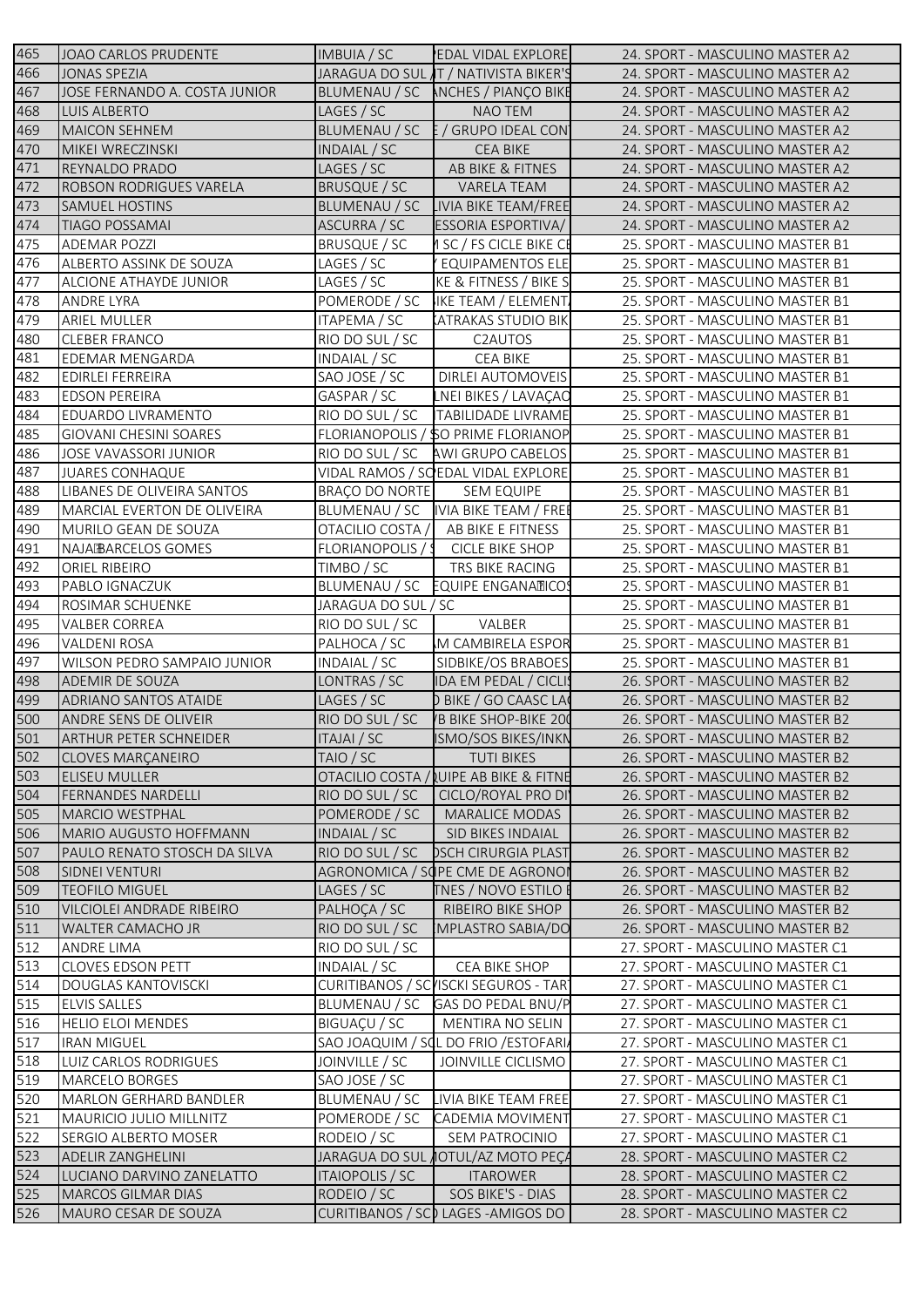| 527 | <b>TARCISIO VENTURI</b>                          |                         | AGRONOMICA / SOA MUNICIPAL DE AGR     | 28. SPORT - MASCULINO MASTER C2 |
|-----|--------------------------------------------------|-------------------------|---------------------------------------|---------------------------------|
| 528 | WERNER KLEINSCHMIDT                              | BLUMENAU / SC           |                                       | 28. SPORT - MASCULINO MASTER C2 |
| 529 | ALDROVANDO OLIVEIRA                              | LAGES / SC              | AB BIKE E FITNESS                     | 29. SPORT - MASCULINO VETERANO  |
| 530 | ALMIR DA LUZ                                     | RIO DO SUL / SC         | O TALENT/ANEW - RIC                   | 29. SPORT - MASCULINO VETERANO  |
| 531 | AURINO DA SILVEIRA PEIRAO                        | GAROPABA / SC           | RI OUVERROSA TRAIN                    | 29. SPORT - MASCULINO VETERANO  |
| 532 | <b>CELIO SEBOLD</b>                              |                         | PORTO BELO / SC DR DOUGLAS // INOVA   | 29. SPORT - MASCULINO VETERANO  |
| 533 | JOAO RODRIGUES LIMA                              |                         | CORREIA PINTO / SS / VICENT SOM / SEN | 29. SPORT - MASCULINO VETERANO  |
| 534 | MOACIR HOFFMANN                                  | INDAIAL / SC            | IING/FARMAKOERICH,                    | 29. SPORT - MASCULINO VETERANO  |
| 535 | PEDRO BRAZ MARÇANEIRO                            | TAIO / SC               | <b>TUTI BIKES</b>                     | 29. SPORT - MASCULINO VETERANO  |
| 536 | SAULO ROBERTO FERNANDES                          | PALHOÇA / SC            | RIBEIRO TEAM                          | 29. SPORT - MASCULINO VETERANO  |
| 537 | <b>VILSON MARENGO</b>                            |                         | BLUMENAU / SC   EXTIL / AMIGOS DO P   | 29. SPORT - MASCULINO VETERANO  |
| 538 | ALEXANDRE CARVALHO                               |                         | BALNEARIO CAMBOAL/PEDAL ATOMICO/      | 301. SPORT - MASCULINO NELORE   |
| 539 | CLEITON ALVES DE ALMEIDA                         | INDAIAL / SC            | MISOL ENERGIA SOLA                    | 301. SPORT - MASCULINO NELORE   |
| 540 | EDUARDO LUYAN DE SOUZA                           | LONTRAS / SC            | <b>SMO LONTRENSE / BIK</b>            | 301. SPORT - MASCULINO NELORE   |
| 541 | FABIO SINKEWICZ DE PAULA E SOUZA                 |                         | BALNEARIO PIÇARIESSORIA / FREE FORCE  | 301. SPORT - MASCULINO NELORE   |
| 542 | JEFFERSON ANDRE DAGOSTINI FERNAND LAGES / SC     |                         | CYCLES BETO E CJ                      | 301. SPORT - MASCULINO NELORE   |
| 543 | <b>JONATHAN COELHO</b>                           | TIMBO / SC              | <b>MISOL ENERGIA SOLA</b>             | 301. SPORT - MASCULINO NELORE   |
| 544 | <b>JULIANO LIMA</b>                              | BLUMENAU / SC           | NAO ALIVIA                            | 301. SPORT - MASCULINO NELORE   |
| 545 | MARCIO ISRAEL CORREIA MALHEIROS                  | LONTRAS / SC            | LOUCURA VIDAL EM P                    | 301. SPORT - MASCULINO NELORE   |
| 546 | RAFAEL JANDRE                                    | POMERODE / SC           | E BIKE TEAM / ELEMEI                  | 301. SPORT - MASCULINO NELORE   |
| 547 | <b>SILVIO JUPPA JUNIOR</b>                       | LONTRAS / SC            | ) VALE BIKE / BRANDT                  | 301. SPORT - MASCULINO NELORE   |
| 548 | ALEXANDRE DA SIVA                                | INDAIAL / SC            | <b>BIKE SPECK</b>                     | 303. SPORT - MASCULINO GRAVEL   |
| 549 | <b>CIDINEI HAMES</b>                             | BLUMENAU / SC           | A BIKE TEAM/FREE FO                   | 303. SPORT - MASCULINO GRAVEL   |
| 550 | <b>DOUGLAS SPECK</b>                             | TIMBO / SC              | <b>BIKE SPECK</b>                     | 303. SPORT - MASCULINO GRAVEL   |
| 551 | <b>GIOVANNY CONTE</b>                            | ASCURRA / SC            | <b>BIKE NO VALE</b>                   | 303. SPORT - MASCULINO GRAVEL   |
| 552 | <b>GUSTAVO NARDES PEREIRA</b>                    | BLUMENAU / SC           | <b>TICOS / PEDAL ILHA D</b>           | 303. SPORT - MASCULINO GRAVEL   |
| 553 | <b>IVO RAFAEL MULLER</b>                         | IBIRAMA / SC            | <b>FARMACIA MULLER</b>                | 303. SPORT - MASCULINO GRAVEL   |
| 554 | LUIZ CARLOS CORREA                               | BLUMENAU / SC           | IVIA BIKE TEAM/FREE                   | 303. SPORT - MASCULINO GRAVEL   |
| 555 | <b>ISADORA SPECK</b>                             | TIMBO / SC              | IDOHATSAMURANUTI                      | 31. SPORT - FEMININO SUB-30     |
| 556 | LETICIA CORREA PORTELLA                          | LAGES / SC              | AB BIKE E FITNESS                     | 31. SPORT - FEMININO SUB-30     |
| 557 | MICHELLY SANTOS DA SILVA                         | SAO JOAQUIM / SO        | PEDAL DO FRIO                         | 31. SPORT - FEMININO SUB-30     |
| 558 | ANA PAULA FISCHER                                |                         | POMERODE / SC POMERODE BIKE TEAN      | 32. SPORT - FEMININO MASTER A   |
| 559 | CARLA FERNANDA KREUSCH                           |                         | ITUPORANGA / SC ICLISMO ITUPORANG     | 32. SPORT - FEMININO MASTER A   |
| 560 | CAROLINA MEDEIROS DE CAMARGO                     | URUBICI / SC            | LTITUDE ACADEMIA (                    | 32. SPORT - FEMININO MASTER A   |
| 561 | <b>JULIANA GARCIA</b>                            | LAGES / SC              | <b>CYCLES BETO</b>                    | 32. SPORT - FEMININO MASTER A   |
| 562 | JUSIMARA RAQUEL NARDELLI                         | RODEIO / SC             | SEM PATROCINIO                        | 32. SPORT - FEMININO MASTER A   |
| 563 | KARINA SPECK                                     | JOINVILLE / SC          | SEM PATROCINIO                        | 32. SPORT - FEMININO MASTER A   |
| 564 | NAYARA CRISTINA CAETANO SACHT                    | RIO DO SUL / SC         | LAS DO PEDAL/BIKE20                   | 32. SPORT - FEMININO MASTER A   |
| 565 | ANA CRISTINA SILVA                               | <b>CURITIBANOS / SC</b> | <b>SEM</b>                            | 34. SPORT - FEMININO MASTER B   |
| 566 | ANDREA ANTUNES                                   | LAGES / SC              | CLES BETO/ PEDAL RO                   | 34. SPORT - FEMININO MASTER B   |
| 567 | <b>EDINA LUETZOW PEREIRA</b>                     | TAIO / SC               | <b>NSAGISMO BORGUESA</b>              | 34. SPORT - FEMININO MASTER B   |
| 568 | <b>ELIZETE VERMOHLEN</b>                         | BLUMENAU / SC           | PIANÇO                                | 34. SPORT - FEMININO MASTER B   |
| 569 | <b>FABIANA FACHINI</b>                           | RODEIO / SC             | ) VERDE / FME DE IND                  | 34. SPORT - FEMININO MASTER B   |
| 570 | <b>MARISETE WASEN</b>                            | LAGES / SC              | <b>CYCLES BETO</b>                    | 34. SPORT - FEMININO MASTER B   |
| 571 | PATRICIA RAMPELOTTI                              | RIO DO SUL / SC         | <b>UPO CABELOS AO VEN</b>             | 34. SPORT - FEMININO MASTER B   |
| 572 | ROSEMERI KREUSCH                                 | <b>INDAIAL / SC</b>     | C&A BIKE                              | 34. SPORT - FEMININO MASTER B   |
| 573 | ELIANA LUCIA DALLABONA PAUL                      | INDAIAL / SC            | RETTI / ELETRECISTA /                 | 35. SPORT - FEMININO MASTER C   |
| 574 | LINDAMIR DOS SANTOS                              | BLUMENAU / SC           | <b>NAO ALIVIA BIKE TEAN</b>           | 35. SPORT - FEMININO MASTER C   |
| 575 | NERSI CARDOSO DE AGUIAR BACHMANN AGRONOMICA / SO |                         | <b>BIKE PLUS</b>                      | 35. SPORT - FEMININO MASTER C   |
| 576 | TERESINHA APARECIDA PAROLLI                      |                         | BLUMENAU / SC   IVIA BIKE TEAM / FREE | 35. SPORT - FEMININO MASTER C   |
|     |                                                  |                         | <b>CATEGORIAS AMADOR</b>              |                                 |
| 700 | <b>HEITOR KOPSCH</b>                             | <b>INDAIAL / SC</b>     | EC/ GIRO 29 BIKE CENT                 | 402. AMADOR - MASCULINO JUVENIL |
| 701 | <b>GABRIEL PESSOTTI</b>                          | RODEIO / SC             | ALE IAGO PERSONAL A                   | 403. AMADOR - MASCULINO JUNIOR  |
| 702 | IAN KELVIN GILZ                                  | RIO DO SUL / SC         | <b>TALHACAO RIOSUL</b>                | 403. AMADOR - MASCULINO JUNIOR  |
| 703 | <b>BRUNO CASTELLEN</b>                           | RIO DO SUL / SC         | H. BREMER                             | 42. AMADOR - MASCULINO SUB-30   |
| 704 | DANIEL DE GODOI                                  | TAIO / SC               | DI SEGURANÇA ELETRO                   | 42. AMADOR - MASCULINO SUB-30   |
| 705 | <b>FABRICIO SILVEIRA ALVES</b>                   | JOINVILLE / SC          | (AAHARA/ JURASSICOS                   | 42. AMADOR - MASCULINO SUB-30   |
| 706 | JOSIAS FERREIRA DA SILVA                         |                         | BAUNEARIO CAMBITARUGA DO PEDAL/B      | 42. AMADOR - MASCULINO SUB-30   |
| 707 | <b>KENLEY ALTIDOR</b>                            | BLUMENAU / SC           | <b>GAS DO PEDAL BNU/P</b>             | 42. AMADOR - MASCULINO SUB-30   |
| 708 | LUIZ JUNIOR BETT ALVES                           | LAURO MULLER / S        | LUAR DOS CANIONS                      | 42. AMADOR - MASCULINO SUB-30   |
| 709 | MATHEUS EZEQUIEL MORAIS                          | INDAIAL / SC            | <b>GRUPO MTB G.D.A</b>                | 42. AMADOR - MASCULINO SUB-30   |
| 710 | ROBSON PAULO FRANCISCO                           | FLORIANOPOLIS / \$      | NAO TENHO                             | 42. AMADOR - MASCULINO SUB-30   |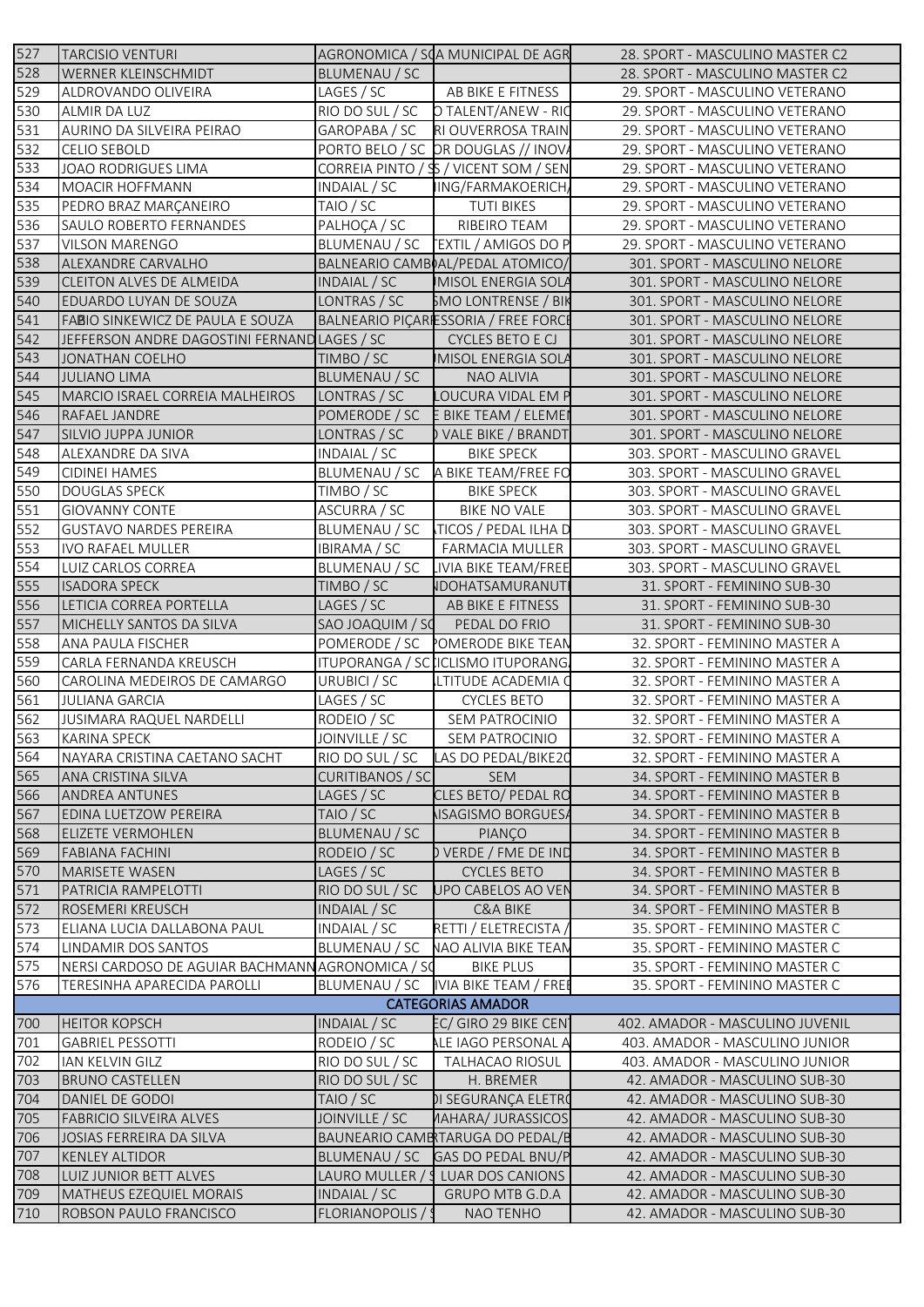| 711 | RUAN CARLOS ZIMMER                          | RIO DO SUL / SC        | <b>BREMER E FILHOS LTD</b>           | 42. AMADOR - MASCULINO SUB-30   |
|-----|---------------------------------------------|------------------------|--------------------------------------|---------------------------------|
| 712 | YURI LUAN KISNER DE MACEDO                  | INDAIAL / SC           | <b>SEM</b>                           | 42. AMADOR - MASCULINO SUB-30   |
| 713 | <b>EDER PETRY</b>                           | <b>ITUPORANGA / SC</b> | <b>ITUPROJETOS</b>                   | 44. AMADOR - MASCULINO MASTER A |
| 714 | ANTONIO MARCOS MANFRINI                     | RODEIO / SC            | E SUPLEMENTOS/FER                    | 44. AMADOR - MASCULINO MASTER A |
| 715 | <b>CLAUDEMIR TAMBOSI</b>                    | LONTRAS / SC           | <b>BREMER &amp; FILHOS LTD</b>       | 44. AMADOR - MASCULINO MASTER A |
| 716 | <b>EDUARDO MARIAN TIRONE</b>                | BLUMENAU / SC          | PEDAL BLU                            | 44. AMADOR - MASCULINO MASTER A |
| 717 | <b>EVERALDO ALVES</b>                       |                        | VIDAL RAMOS / SO EDAL VIDAL EXPLORE  | 44. AMADOR - MASCULINO MASTER A |
| 718 | <b>JAMIR FLORIANI</b>                       | APIUNA / SC            | BIKE NO VALE                         | 44. AMADOR - MASCULINO MASTER A |
| 719 | JOEL SCHAFFER                               | LONTRAS / SC           | LOUCURA VIDA EM P                    | 44. AMADOR - MASCULINO MASTER A |
| 720 | JOSE CARLOS OCKNER                          | LONTRAS / SC           | RESTAURANTE PILAO                    | 44. AMADOR - MASCULINO MASTER A |
| 721 | <b>LUA KARLOS VOGEL</b>                     | RIO DO SUL / SC        | <b>BREMER E FILHOS LTD</b>           | 44. AMADOR - MASCULINO MASTER A |
| 722 | MAICON IVAN DE SOUZA                        | LONTRAS / SC           | <b>BIKE LOUCURA</b>                  | 44. AMADOR - MASCULINO MASTER A |
| 723 | MAICON JOSE LAURENTINO                      | RIO DO SUL / SC        | H. BREMER                            | 44. AMADOR - MASCULINO MASTER A |
| 724 | MAICON TIAGO CORREIA MALHEIROS              | PORTO BELO / SC        | KID BALAO                            | 44. AMADOR - MASCULINO MASTER A |
| 725 | MARINO DA SILVA                             | INDAIAL / SC           | GALLETO€™S GRILL                     | 44. AMADOR - MASCULINO MASTER A |
| 726 | NELSON VOLTOLINI                            | APIUNA / SC            | <b>BIKE APIUNA</b>                   | 44. AMADOR - MASCULINO MASTER A |
| 727 | PEDRO NASCIMENTO                            |                        | BLUMENAU / SC LIVIA BIKE TEAM FREE   | 44. AMADOR - MASCULINO MASTER A |
| 728 | ROMULO SCHERER                              | INDAIAL / SC           | SSORIA ESPORTIVA/LI                  | 44. AMADOR - MASCULINO MASTER A |
| 729 | RAFAEL ALVES                                | ASCURRA / SC           | D CONFECÇOES.BAIK A                  | 44. AMADOR - MASCULINO MASTER A |
| 730 | RODRIGO BUSSI                               | APIUNA / SC            | <b>BIKE APIUNA</b>                   | 44. AMADOR - MASCULINO MASTER A |
| 731 | RODRIGO DOS SANTOS                          | APIUNA / SC            | <b>BIKE APIUNA</b>                   | 44. AMADOR - MASCULINO MASTER A |
| 732 | RODRIGO FERNANDES                           |                        | RIO DO SUL / SC INDES MATERIAIS ELET | 44. AMADOR - MASCULINO MASTER A |
| 733 | RODRIGO TIAGO WIGGERS                       | RIO DO SUL/SC          | NAO                                  | 44. AMADOR - MASCULINO MASTER A |
| 734 | ADRIANO BARROS DOS ANJOS                    | LAGES / SC             | CYCLES BETO.                         | 46. AMADOR - MASCULINO MASTER B |
| 735 | ADRIANO GONCALVES                           | TIMBO / SC             | ICLE CENTER / GIRO 2                 | 46. AMADOR - MASCULINO MASTER B |
| 736 | ADRIANO GUILHERME MARTINENGHI               | BRUSQUE / SC           | TRIP DO PEDAL                        | 46. AMADOR - MASCULINO MASTER B |
| 737 | ADRIANO WAGNER DOS SANTOS SANTOS ITAJAI/ SC |                        | )NGAO LAGES / BRUSI                  | 46. AMADOR - MASCULINO MASTER B |
| 738 | ALEXSANDRO DOS SANTOS                       | POMERODE / SC          | <b>GRUPO MTB G.D.A</b>               | 46. AMADOR - MASCULINO MASTER B |
| 739 | <b>ALMIR MARCELINO</b>                      | BIGUAÇU / SC           | MENTIRA NO SELIN                     | 46. AMADOR - MASCULINO MASTER B |
| 740 | AMARILDO CEZAR VELTER                       | INDAIAL / SC           | SID BIKE                             | 46. AMADOR - MASCULINO MASTER B |
| 741 | <b>CLEBER MARTINS MARTINS</b>               |                        | BLUMENAU / SC GAS DO PEDAL BNU/P     | 46. AMADOR - MASCULINO MASTER B |
| 742 | <b>DANILSON FOSS</b>                        | APIUNA / SC            | BLU BIKE SHOP / SME                  | 46. AMADOR - MASCULINO MASTER B |
| 743 | <b>FABRICIO BESCHINOCK</b>                  | AURORA / SC            | BEM VINDO TRANSPO                    | 46. AMADOR - MASCULINO MASTER B |
| 744 | <b>FABRICIO CAMBUHY</b>                     |                        | FLORIANOPOLIS / SEMPORIO CAMBUHY     | 46. AMADOR - MASCULINO MASTER B |
| 745 | <b>FLAVIO MALKOWSKI</b>                     | RIO DO SUL / SC        | HBREMER                              | 46. AMADOR - MASCULINO MASTER B |
| 746 | <b>GUSTAVO LEONARDO WLOCH</b>               | RIO DO SUL / SC        | <b>GEARS &amp; BEERS</b>             | 46. AMADOR - MASCULINO MASTER B |
| 747 | <b>HELIO MAURICIO SCHELLER</b>              |                        | BLUMENAU / SC  IVIA BIKE TEAM / FREE | 46. AMADOR - MASCULINO MASTER B |
| 748 | JOAO PAULO DE SOUZA VIEIRA                  |                        | NOVA TRENTO / SC BATISTENSE RACING   | 46. AMADOR - MASCULINO MASTER B |
| 749 | <b>JULIANO SANTOS</b>                       | BLUMENAU / SC          | <b>PEDAL DA MANCADA</b>              | 46. AMADOR - MASCULINO MASTER B |
| 750 | MACIEL SCHMAIA                              |                        | GUABIRUBA / SC RMORARIA E PORCELA    | 46. AMADOR - MASCULINO MASTER B |
| 751 | MARCIO SELHORST                             | INDAIAL / SC           | / GIRO 29 BIKE CENTE                 | 46. AMADOR - MASCULINO MASTER B |
| 752 | MARCIO ZULOW                                | RIO DO SUL / SC        | <b>INOX RIOSUL</b>                   | 46. AMADOR - MASCULINO MASTER B |
| 753 | MARCOS DA SILVA RUBICK                      |                        | VIDAL RAMOS / SCTALADORA FRUTUOSO    | 46. AMADOR - MASCULINO MASTER B |
| 754 | <b>MOACIR HASCKEL</b>                       | INDAIAL / SC           | <b>CEA BIKES</b>                     | 46. AMADOR - MASCULINO MASTER B |
| 755 | <b>ODAIR DOS SANTOS SANTOS</b>              | IBIRAMA / SC           | <b>IERCADO OURO VERD</b>             | 46. AMADOR - MASCULINO MASTER B |
| 756 | OSMAR JUARES MIRANDA                        | TIMBO / SC             | <b>MANINI - JR CYCLES -</b>          | 46. AMADOR - MASCULINO MASTER B |
| 757 | <b>SIDNEY BACH</b>                          | TIMBO / SC             | <b>GRUPO MTB G.D.A</b>               | 46. AMADOR - MASCULINO MASTER B |
| 758 | SILVIO PLACIDO SOARES                       | BLUMENAU / SC          | LIVIA BIKE TEAM/FREE                 | 46. AMADOR - MASCULINO MASTER B |
| 759 | <b>CARLOS ANTONIO DOS SANTOS</b>            | BLUMENAU / SC          | <b>LIVIA BIKE TEAM/FREE</b>          | 48. AMADOR - MASCULINO MASTER C |
| 760 | <b>GERALDO VILSON KERTZENDORFF</b>          | RIO DO SUL / SC        | NTA GALO / ADVOCA                    | 48. AMADOR - MASCULINO MASTER C |
| 761 | <b>GILMAR GONÇALVES</b>                     | LONTRAS / SC           | <b>NAO</b>                           | 48. AMADOR - MASCULINO MASTER C |
| 762 | <b>IVO EBERT</b>                            | INDAIAL / SC           | CEA BIKE SHOP.                       | 48. AMADOR - MASCULINO MASTER C |
| 763 | <b>JAIR MACHADO</b>                         | JOINVILLE / SC         | / IMOVEIS A+ / PEDAL                 | 48. AMADOR - MASCULINO MASTER C |
| 764 | <b>JAIRO RUX</b>                            | BLUMENAU / SC          | IVIA BIKE TEAM - FREE                | 48. AMADOR - MASCULINO MASTER C |
| 765 | PAULO CESAR DE LIMA                         | OTACILIO COSTA         | AB BIKE FITNESS                      | 48. AMADOR - MASCULINO MASTER C |
| 766 | <b>VILSON WILD</b>                          | INDAIAL / SC           | SIDBIKES                             | 48. AMADOR - MASCULINO MASTER C |
| 767 | <b>ADEMAR CELINGA</b>                       | INDAIAL / SC           | <b>STOP BIKE INDAIAL</b>             | 50. AMADOR - MASCULINO VETERANO |
| 768 | ARNO SALLA                                  | RIO DO SUL / SC        |                                      | 50. AMADOR - MASCULINO VETERANO |
| 769 | <b>CLAUDIO KIENEN</b>                       | INDAIAL / SC           | <b>SEM</b>                           | 50. AMADOR - MASCULINO VETERANO |
| 770 | <b>ELVO MARCON</b>                          | LAGES / SC             | <b>CYCLES BETO</b>                   | 50. AMADOR - MASCULINO VETERANO |
| 771 | JULIO CESAR TUBBS DE LUCENA                 | LAGES / SC             | AB BIKE & FITNESS                    | 50. AMADOR - MASCULINO VETERANO |
| 772 | LUIZ OSVALDO MEIRELLES PAHL                 | RIO DO SUL / SC        | <b>BIKE FRIENDS</b>                  | 50. AMADOR - MASCULINO VETERANO |
|     |                                             |                        |                                      |                                 |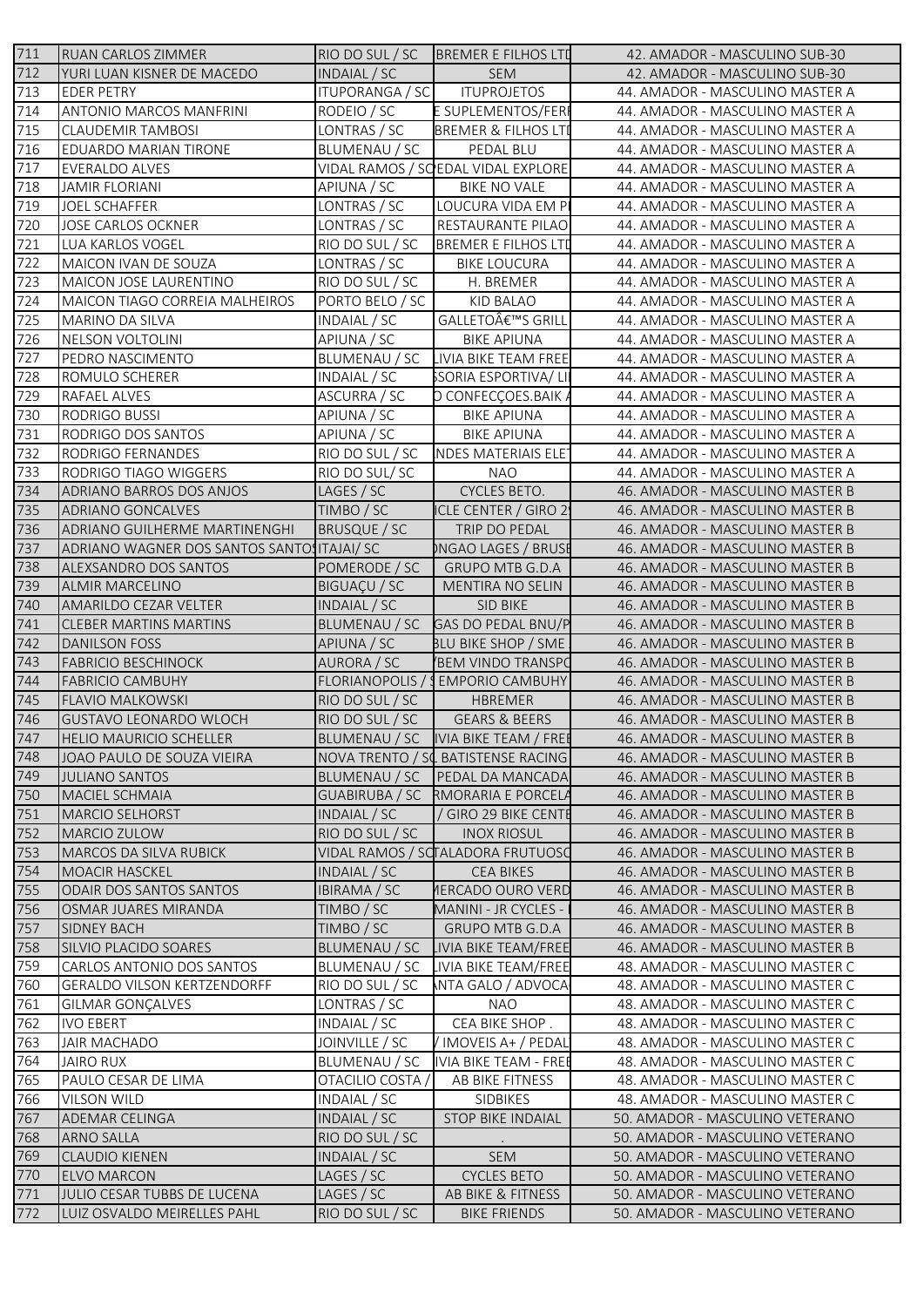| 773          | NORBERTO WEINRICH                                      | <b>IBIRAMA / SC</b>          | <b>VALE DE AVENTURAS</b>                            | 50. AMADOR - MASCULINO VETERANO                                        |
|--------------|--------------------------------------------------------|------------------------------|-----------------------------------------------------|------------------------------------------------------------------------|
| 774          | <b>TARCISO SPERANDIO</b>                               | ITAPOA / SC                  | <b>SEM EQUIPE</b>                                   | 50. AMADOR - MASCULINO VETERANO                                        |
| 775          | <b>FRANCIELE HIBENS</b>                                | APIUNA / SC                  | NAO TEM                                             | 52. AMADOR - FEMININO SUB-30                                           |
| 776          | KATE PRISCILA BRITO                                    | POMERODE / SC                | <b>ELEMENTAL FITNESS</b>                            | 52. AMADOR - FEMININO SUB-30                                           |
| 777          | MARIA VITORIA NASCIMENTO                               | SAO JOAQUIM / SC             | PEDAL DO FRIO                                       | 52. AMADOR - FEMININO SUB-30                                           |
| 778          | DIANA DE BARROS CRISTOFOLINI                           | TIMBO / SC                   | <b>TIMBO NET</b>                                    | 54. AMADOR - FEMININO MASTER A                                         |
| 779          | <b>FRANCIELI RIBEIRO DOS SANTOS</b>                    |                              | SAO CRISTOVAO DES BETO/ CLUBE DO P                  | 54. AMADOR - FEMININO MASTER A                                         |
| 780          | <b>FRANCINE RIBEIRO DA SILVA</b>                       | TIMBO / SC                   | NAO TEM                                             | 54. AMADOR - FEMININO MASTER A                                         |
| 781          | <b>GISELI HEINZ WILLEMANN</b>                          |                              | ITUPORANGA / SC GCOLOR CARTUCHOS                    | 54. AMADOR - FEMININO MASTER A                                         |
| 782          | <b>IEDA FLORIANO</b>                                   |                              | BLUMENAU / SC E SUPLEMENTOS / BL                    | 54. AMADOR - FEMININO MASTER A                                         |
| 783          | <b>ISABEL CRISTINA MULLER</b>                          |                              | BLUMENAU / SC NCHES / PIANÇO BIKE                   | 54. AMADOR - FEMININO MASTER A                                         |
| 784          | <b>JANAINA CASSANIGA</b>                               | INDAIAL / SC                 | <b>GALLETOS GRILL</b>                               | 54. AMADOR - FEMININO MASTER A                                         |
| 785          | JOCIANE MOLLER STEUCK                                  | RIO DO SUL / SC              | <b>BIKE LOUCURA</b>                                 | 54. AMADOR - FEMININO MASTER A                                         |
| 786          | <b>JOICE MARIA RUBICK</b>                              |                              | VIDAL RAMOS / SCTALADORA FRUTUOSO                   | 54. AMADOR - FEMININO MASTER A                                         |
| 787          | LUCIANA CALDAS                                         |                              | RIO DO SUL / SC CABELOS AO VENTO/B                  | 54. AMADOR - FEMININO MASTER A                                         |
| 788<br>789   | <b>MAIARA SILVA</b>                                    |                              | SAO JOAO BATISTARO ESTRUTURA META<br>SEM PATROCINIO | 54. AMADOR - FEMININO MASTER A<br>54. AMADOR - FEMININO MASTER A       |
| 790          | RUBIANA KOERICH OCKNER<br>ANA PAULA PRONER FULCHER     | IBIRAMA / SC<br>INDAIAL / SC | <b>AURANTE GALLETOS</b>                             | 56. AMADOR - FEMININO MASTER B                                         |
| 791          | ANDREIA WARMELING                                      | LAGES / SC                   | <b>CYCLES BETO</b>                                  | 56. AMADOR - FEMININO MASTER B                                         |
| 792          | ANDREA CAMPOS FREIRE GIRARDI                           | RIO DO SUL / SC              | LOS AOS VENTO/BOU]                                  | 56. AMADOR - FEMININO MASTER B                                         |
| 793          | ANGELA SANTOS                                          | LONTRAS / SC                 | UCURA VIDA EM PED.                                  | 56. AMADOR - FEMININO MASTER B                                         |
| 794          | ANGELITA NUNES PETT                                    | INDAIAL / SC                 | RPO EM AÇAO/ CEA B                                  | 56. AMADOR - FEMININO MASTER B                                         |
| 795          | ELIANE ELISANGELA FEUSER COELHO                        | BLUMENAU / SC                | AMIGOS DO PEDAL                                     | 56. AMADOR - FEMININO MASTER B                                         |
| 796          | KÄTIA REGINA NASS                                      | INDAIAL / SC                 | CEA BIKES                                           | 56. AMADOR - FEMININO MASTER B                                         |
| 797          | MARI JANE BOBERMIM                                     | MARIOPOLIS / PR              | AB BIKE FITNESS                                     | 56. AMADOR - FEMININO MASTER B                                         |
| 798          | OSMARINA MATEUS                                        |                              | ITUPORANGA / SC L EXPLORER / SILVA A                | 56. AMADOR - FEMININO MASTER B                                         |
| 799          | PATRICIA FERNANDES DOS SANTOS ROSALAGES / SC           |                              | AB BIKE & FITNESS                                   | 56. AMADOR - FEMININO MASTER B                                         |
| 800          | VERA LUCIA PEREIRA                                     | INDAIAL / SC                 | THOMAZ CONSTRUTO                                    | 56. AMADOR - FEMININO MASTER B                                         |
| 801          | WALBURGA NICOLODELI                                    | RIO DOS CEDROS /             | PEDAL RDC                                           | 56. AMADOR - FEMININO MASTER B                                         |
| 802          | <b>ADRIANA PERFOLL</b>                                 | RIO DO SUL / SC              | LOS AO VENTO / VASS                                 | 58. AMADOR - FEMININO MASTER C                                         |
| 803          | LEONIR B BOSHAMMER                                     | SCHROEDER / SC               | NATIVISTA BIKERS                                    | 58. AMADOR - FEMININO MASTER C                                         |
| 804          | MARINEUSA LEONE DOS SANTOS SCHMINIO DO SUL / SC        |                              | PLUS CABELOS AO VE                                  | 58. AMADOR - FEMININO MASTER C                                         |
| 805          | ROSANA APARECIDA RODRIGUES                             | LAGES / SC                   | AB BIKE E FITNESS                                   | 58. AMADOR - FEMININO MASTER C                                         |
| 806          | SILMA SPERANDIO                                        | ITAPOA <sup>o</sup> /SC      | <b>SEM EQUIPE</b>                                   | 58. AMADOR - FEMININO MASTER C                                         |
| 807          | <b>CAMILO LEANDRO SALES</b>                            | IBIRAMA / SC                 | <b>ARIA DOM DIOVANE/I</b>                           | 61. AMADOR - PNE UNISSEX                                               |
| 808<br>809   | GEOVANE DA SILVA DOS SANTOS<br><b>GILSON WILLEMANN</b> | CHAPECO / SC                 | ITUPORANGA / SC OBILIARIA ITUPORAN                  | 61. AMADOR - PNE UNISSEX<br>61. AMADOR - PNE UNISSEX                   |
| 810          | LEANDRO SCHNAIDER                                      | BLUMENAU / SC                | POUSADA DILOCARE                                    | 61. AMADOR - PNE UNISSEX                                               |
| 811          | MAIKON FELIPE FARIAS DA SILVA                          | LAGES / SC                   | BIKE RIDER 31                                       | 61. AMADOR - PNE UNISSEX                                               |
| 812          | OSMARINO ODELLI                                        | RODEIO / SC                  | BIKE NO VALE.                                       | 61. AMADOR - PNE UNISSEX                                               |
| 813          | <b>RAFAEL RIBEIRO</b>                                  |                              | PONTE ALTA / SC JEAN MOSER BIKE FIT                 | 61. AMADOR - PNE UNISSEX                                               |
| 814          | MARIA EDUARDA BEUTING ARAGAO                           | LONTRAS / SC                 | <b>VIVA MAIS ACADEMIA</b>                           | 303. AMADOR - FEMININO GRAVEL                                          |
| 815          | NEIDE MIGLIOLLI                                        |                              | BLUMENAU / SC NAO ALIVIA BIKE TEAN                  | 303. AMADOR - FEMININO GRAVEL                                          |
|              |                                                        |                              | <b>CATEGORIAS PRÓ - DUPLAS</b>                      |                                                                        |
| 2001         | ARMANDO FRONZA                                         |                              | LAURENTINO / SC SUL/ROYAL CICLO/BII                 | 191. PRO - MASCULINO DUPLA OPEN                                        |
| 2002         | <b>FABRICIO MAGNANI</b>                                | RIO DO SUL / SC              | SUL/ROYAL CICLO/BI                                  | 191. PRO - MASCULINO DUPLA OPEN                                        |
| 2011         | JULIANO COSTA                                          | LAGES / SC                   | <b>FITNESS DOM COSTA E</b>                          | 191. PRO - MASCULINO DUPLA OPEN                                        |
| 2012         | LUIZ FERNANDO TOMAZ                                    | LAGES / SC                   | FITNESS DOM COSTA E                                 | 191. PRO - MASCULINO DUPLA OPEN                                        |
| 2021         | <b>DIEGO STEFFEN</b>                                   | LAGES / SC                   | ES/MARTELINHO DE O                                  | 192. PRO - MASCULINO DUPLA MASTER                                      |
| 2022         | LUCAS SARDA SOUZA SARDA                                | LAGES / SC                   | ES/MARTELINHO DE O                                  | 192. PRO - MASCULINO DUPLA MASTER                                      |
| 2031         | <b>DOUGLAS PREUSS</b>                                  | PRESIDENTE GETU              | <b>BRUTOS RIDERS</b>                                | 192. PRO - MASCULINO DUPLA MASTER                                      |
| 2032         | <b>ODIRLEI ROBERTO AVANCINI</b>                        | PRESIDENTE GETU              | <b>BRUTOS RIDERS</b>                                | 192. PRO - MASCULINO DUPLA MASTER                                      |
| 2041         | JOCEMAR JUNIOR                                         | BLUMENAU / SC                | LIVIABIKETEAM/FREE                                  | 192. PRO - MASCULINO DUPLA MASTER                                      |
| 2042         | <b>PABLO DAMIANI DOS SANTOS</b>                        | BLUMENAU / SC                | LIVIABIKETEAM/FREE                                  | 192. PRO - MASCULINO DUPLA MASTER                                      |
| 2051         | <b>JOSUE CARVALHO</b>                                  | GASPAR / SC                  | DAL / TURISMO E AVEI                                | 192. PRO - MASCULINO DUPLA MASTER                                      |
| 2052<br>2061 | JULIO CESAR SANTOS JUNIOR<br>MARCOS SOEL VIEIRA        | GASPAR / SC<br>GAROPABA / SC | DAL / TURISMO E AVEI<br>RI OUVERROSA TRAIN          | 192. PRO - MASCULINO DUPLA MASTER<br>192. PRO - MASCULINO DUPLA MASTER |
| 2062         | MARIO CESAR VICENTE                                    | GAROPABA / SC                | RI OUVERROSA TRAIN                                  | 192. PRO - MASCULINO DUPLA MASTER                                      |
| 2071         | <b>FABIO SCHULZ</b>                                    | INDAIAL / SC                 | PREENDIMENTOS / SC                                  | 192. PRO - MASCULINO DUPLA MASTER                                      |
| 2072         | <b>SANDRO STEDILE</b>                                  | INDAIAL / SC                 | PREENDIMENTOS / SC                                  | 192. PRO - MASCULINO DUPLA MASTER                                      |
| 2081         | <b>ANDERSON JACKSON TOASSI</b>                         | RIO DO SUL / SC              | NTABILIDADE TOASSI/                                 | 193. PRO - MASCULINO DUPLA GRAND MASTER                                |
| 2082         | <b>ELTON BECKER</b>                                    | RIO DO SUL / SC              | NTABILIDADE TOASSI/                                 | 193. PRO - MASCULINO DUPLA GRAND MASTER                                |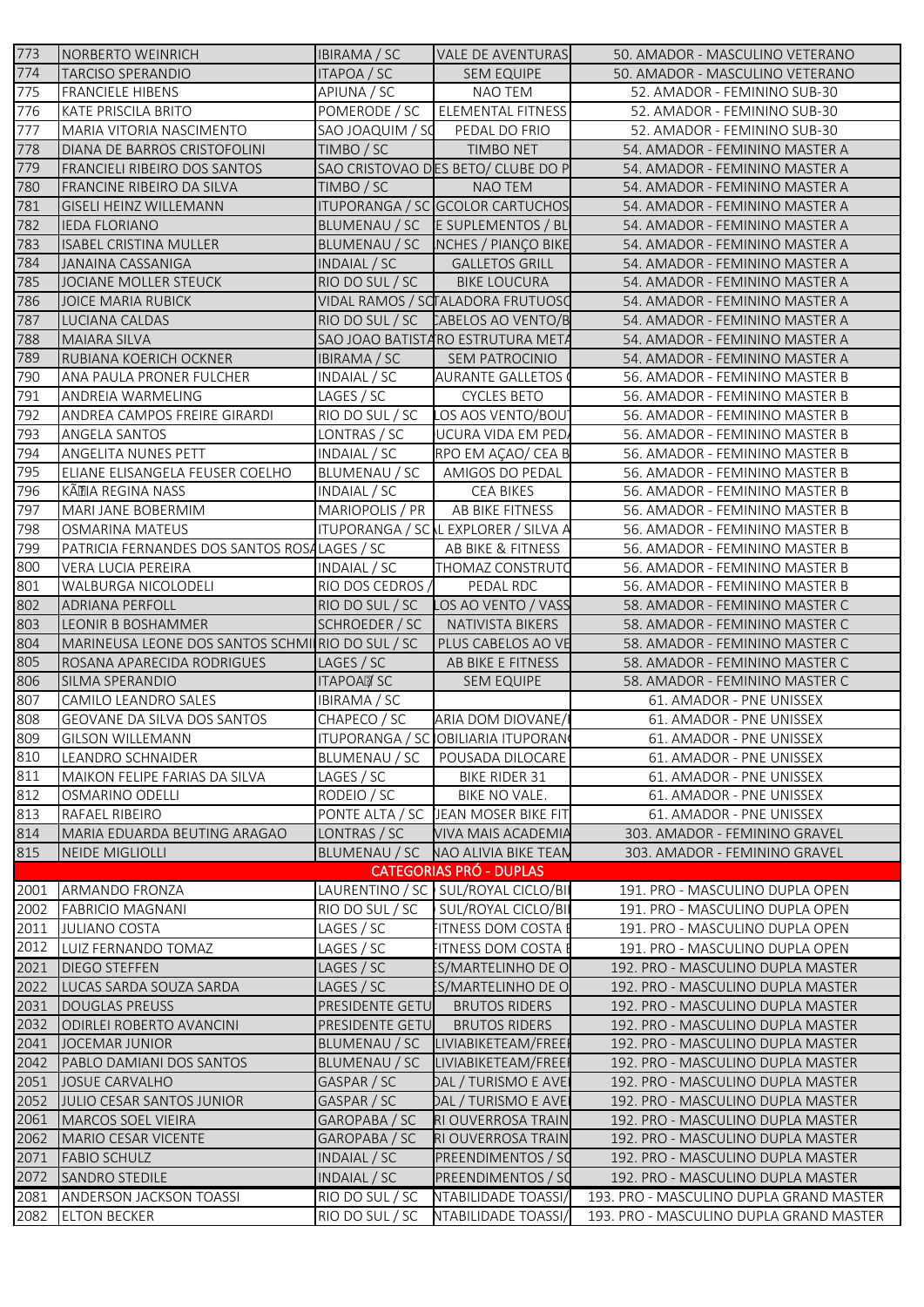|      | 2091 EDERSON VALIATI             | RIO DO SUL / SC  | PEDRA BIKES                                                  | 193. PRO - MASCULINO DUPLA GRAND MASTER   |
|------|----------------------------------|------------------|--------------------------------------------------------------|-------------------------------------------|
| 2092 | <b>FABRICIO WATTS</b>            | SAO JOSE / SC    | PEDRA BIKES                                                  | 193. PRO - MASCULINO DUPLA GRAND MASTER   |
| 2101 | <b>HELINTON HARIBERT PANEITZ</b> |                  | CANOINHAS / SC CANOINHAS BIKE TEAN                           | 193. PRO - MASCULINO DUPLA GRAND MASTER   |
| 2102 | <b>WALTER NEI KOCH</b>           |                  | BELA VISTA DO TO ANOINHAS BIKE TEAN                          | 193. PRO - MASCULINO DUPLA GRAND MASTER   |
| 2111 | <b>KLEBER UBER</b>               | INDAIAL / SC     | ORTS, ROTA CICLOTU                                           | 193. PRO - MASCULINO DUPLA GRAND MASTER   |
| 2112 | MAURO RODRIGUES                  |                  | BALNEARIO CAMB <sup>P</sup> ORTS, ROTA CICLOTU               | 193. PRO - MASCULINO DUPLA GRAND MASTER   |
| 2121 | <b>FABRICIO THEIS</b>            |                  | RIO DO SUL / SC ETARIA E METALICA C                          | 193. PRO - MASCULINO DUPLA GRAND MASTER   |
| 2122 | MARCIO RAMPELOTTI                |                  | RIO DO SUL / SC ETARIA E METALICA C                          | 193. PRO - MASCULINO DUPLA GRAND MASTER   |
| 2131 | DANILO GABRIEL                   |                  | BLUMENAU / SC BIKES / GOLD STAR DIS                          | 193. PRO - MASCULINO DUPLA GRAND MASTER   |
| 2132 | MARCOS ROBERTO WISCHRAL          |                  | BLUMENAU / SC BIKES / GOLD STAR DIS                          | 193. PRO - MASCULINO DUPLA GRAND MASTER   |
| 2141 | JUCIMAR LUIS BACH                | LONTRAS / SC     | <b>KE SHOP / CICLISMO L</b>                                  | 194. PRO - DUPLA MISTA                    |
| 2142 | <b>MARLISE DANKER</b>            | LONTRAS / SC     | <b>KE SHOP / CICLISMO L</b>                                  | 194. PRO - DUPLA MISTA                    |
| 2151 | <b>FELIPE KRAHN</b>              |                  | POMERODE / SC ODE BIKE TEAM - ELEN                           | 194. PRO - DUPLA MISTA                    |
| 2152 | <b>LETICCIA KRAHN</b>            |                  | POMERODE / SC ODE BIKE TEAM - ELEI                           | 194. PRO - DUPLA MISTA                    |
| 2161 | CRISTIANO DAMIANI TOMASI         | CRICIUMA / SC    | <b>IL/PEDAL DO FRIO/TH</b>                                   | 194. PRO - DUPLA MISTA                    |
| 2162 | LUCILENE RODRIGUES               |                  | SAO JOAQUIM / SOL/PEDAL DO FRIO/TH                           | 194. PRO - DUPLA MISTA                    |
| 2171 | <b>CLEUSA FERREIRA</b>           | PALHOÇA / SC     |                                                              | 194. PRO - DUPLA MISTA                    |
| 2172 | MENOTTI BENEDETTI FILHO          | PALHOÇA / SC     |                                                              | 194. PRO - DUPLA MISTA                    |
| 2181 | MONALIZA SURDI GEMELLI           | ERVAL VELHO / SC | <b>ACEV</b>                                                  | 194. PRO - DUPLA MISTA                    |
| 2182 | <b>THIAGO GEMELLI</b>            | ERVAL VELHO / SC | ACEV                                                         | 194. PRO - DUPLA MISTA                    |
|      |                                  |                  | <b>CATEGORIAS SPORT - DUPLAS</b>                             |                                           |
| 5001 | <b>ALAN BARBOSA</b>              | APIUNA / SC      | SME APIUNA -01                                               | 391. SPORT - MASCULINO DUPLA OPEN         |
|      | 5002 LUAN COSTA                  | APIUNA / SC      | SME APIUNA -01                                               | 391. SPORT - MASCULINO DUPLA OPEN         |
| 5011 | <b>ADELICIO TIRONI FILHO</b>     |                  | BLUMENAU / SC BLU BIKE SHOP / SME                            | 391. SPORT - MASCULINO DUPLA OPEN         |
| 5012 | <b>LUAN FOSS</b>                 | APIUNA / SC      | BLU BIKE SHOP / SME                                          | 391. SPORT - MASCULINO DUPLA OPEN         |
| 5021 | JUARES JORGE LOMBARDI            | APIUNA / SC      | SME APIUNA - 02                                              | 391. SPORT - MASCULINO DUPLA OPEN         |
| 5022 | <b>RENAN FOSS</b>                | APIUNA / SC      | SME APIUNA - 02                                              | 391. SPORT - MASCULINO DUPLA OPEN         |
| 5031 | RODRIGO AMARANTE                 | TIMBO / SC       | AAA METISA                                                   | 391. SPORT - MASCULINO DUPLA OPEN         |
| 5032 | RODRIGO PISKE                    | TIMBO / SC       | AAA METISA                                                   | 391. SPORT - MASCULINO DUPLA OPEN         |
| 5041 | <b>CLAUDIO TESKE</b>             | IBIRAMA / SC     | RANDE MAS A DERRO                                            | 392. SPORT - MASCULINO DUPLA MASTER       |
| 5042 | JONAS ANDRE CÃRICO               | IBIRAMA / SC     | RANDE MAS A DERRO                                            | 392. SPORT - MASCULINO DUPLA MASTER       |
| 5051 | <b>DIOGO PETTERS</b>             |                  | BLUMENAU / SC   A BIKE TEAM / FREE F                         | 392. SPORT - MASCULINO DUPLA MASTER       |
| 5052 | <b>SILVIO UHLMANN JUNIOR</b>     |                  | BLUMENAU / SC   A BIKE TEAM / FREE F                         | 392. SPORT - MASCULINO DUPLA MASTER       |
| 5061 | JOAO CARLOS AMARAL               | LONTRAS / SC     | PE BIKE LOUCURA-LON                                          | 392. SPORT - MASCULINO DUPLA MASTER       |
| 5062 | VANDERLEI BONAMENTE              | RIO DO SUL / SC  | PE BIKE LOUCURA-LON                                          | 392. SPORT - MASCULINO DUPLA MASTER       |
| 5071 | <b>EDUARDO DAROS</b>             | TAIO / SC        | <b>ICO SILVA TEAM/ INTI</b>                                  | 392. SPORT - MASCULINO DUPLA MASTER       |
|      | 5072 LUIS FERNANDO TILLMANN      | TAIO / SC        | <b>NCO SILVA TEAM/INTI</b>                                   | 392. SPORT - MASCULINO DUPLA MASTER       |
| 5081 | CAIO BOTINI                      |                  | SIDEROPOLIS / SC   ADVENTURE/CICLES                          | 392. SPORT - MASCULINO DUPLA MASTER       |
| 5082 | MARCELO OSCAR AMERICO            |                  |                                                              | 392. SPORT - MASCULINO DUPLA MASTER       |
| 5091 | LEONARDO EMANUEL PRETTI          | BLUMENAU / SC    | SIDEROPOLIS / SC   ADVENTURE/CICLES<br>VIA BIKE TEAM FREE FO | 392. SPORT - MASCULINO DUPLA MASTER       |
| 5092 | MAURO OSMAR MOSER                | BLUMENAU / SC    | IA BIKE TEAM FREE F                                          | 392. SPORT - MASCULINO DUPLA MASTER       |
| 5101 | CARLOS ALBERTO PINTO             | BLUMENAU / SC    | D PEDAL BLUMENAU                                             | 392. SPORT - MASCULINO DUPLA MASTER       |
| 5102 | <b>RAULI DIEGO ROSAR ROSAR</b>   |                  | BLUMENAU / SC D PEDAL BLUMENAU                               | 392. SPORT - MASCULINO DUPLA MASTER       |
| 5111 | <b>GIOVANI RECH</b>              |                  | VIDAL RAMOS / SONTINO / ACPVE - PEDA                         | 392. SPORT - MASCULINO DUPLA MASTER       |
| 5112 | RENATO LAURENTINO                |                  | VIDAL RAMOS / SONTINO / ACPVE - PEDA                         | 392. SPORT - MASCULINO DUPLA MASTER       |
| 5121 | <b>ALEXANDRE PEIXE</b>           | RIO DO SUL / SC  | <b>BREMER E FILHOS LTD</b>                                   | 392. SPORT - MASCULINO DUPLA MASTER       |
| 5122 | RODRIGO VANROO                   | RIO DO SUL / SC  | <b>BREMER E FILHOS LTD</b>                                   | 392. SPORT - MASCULINO DUPLA MASTER       |
| 5131 | MARCIO RIBEIRO DE SOUZA          |                  | CURITIBANOS / SCNAÇÃO DO QUATI / M                           | 392. SPORT - MASCULINO DUPLA MASTER       |
| 5132 |                                  |                  | SAO CRISTOVAO DVAÇÃO DO QUATI / M                            | 392. SPORT - MASCULINO DUPLA MASTER       |
| 5141 | <b>WESLEY BATICINI</b>           |                  |                                                              |                                           |
|      | <b>EDEMAR MARCELO PETRY</b>      |                  | VIDAL RAMOS / SOAL EXPLORER / MECAN                          | 393. SPORT - MASCULINO DUPLA GRAND MASTER |
| 5142 | <b>SANDRO HOEPPERS</b>           |                  | VIDAL RAMOS / SCAL EXPLORER / MECAI                          | 393. SPORT - MASCULINO DUPLA GRAND MASTER |
| 5151 | <b>HUELYTON DE OLIVEIRA</b>      | PALHOÇA / SC     | BIRELA/ OLIVEIRA EME                                         | 393. SPORT - MASCULINO DUPLA GRAND MASTER |
| 5152 | MARCIO JOSE DOS SANTOS SILVA     | SAO JOSE / SC    | BIRELA/ OLIVEIRA EME                                         | 393. SPORT - MASCULINO DUPLA GRAND MASTER |
| 5161 | <b>DIEGO RODRIGO FULCHER</b>     | INDAIAL / SC     | THOMAZ CONSTRUTO                                             | 393. SPORT - MASCULINO DUPLA GRAND MASTER |
| 5162 | JACKSON JEAN RODRIGUES PEREIRA   | INDAIAL / SC     | THOMAZ CONSTRUTO                                             | 393. SPORT - MASCULINO DUPLA GRAND MASTER |
| 5171 | JOAO PIUNTKOWSKI                 | JARAGUA DO SUL   | PRATIKE BIKE                                                 | 393. SPORT - MASCULINO DUPLA GRAND MASTER |
| 5172 | JOHNATHAN BERTSCH                | JARAGUA DO SUL   | PRATIKE BIKE                                                 | 393. SPORT - MASCULINO DUPLA GRAND MASTER |
| 5181 | <b>MAURO ROGERIO NUNES</b>       | BLUMENAU / SC    | IVIA BIKE TEAM/ FREI                                         | 393. SPORT - MASCULINO DUPLA GRAND MASTER |
| 5182 | <b>ODAIR JOSE CUSTODIO</b>       | BLUMENAU / SC    | LIVIA BIKE TEAM/ FREI                                        | 393. SPORT - MASCULINO DUPLA GRAND MASTER |
| 5191 | OSNI MANUEL VIEIRA               | ITAPEMA / SC     | BIKE E MOTO EXPRESS                                          | 393. SPORT - MASCULINO DUPLA GRAND MASTER |
| 5192 | RENATO FERREIRA CIRINO           | ITAPEMA / SC     | BIKE E MOTO EXPRESS                                          | 393. SPORT - MASCULINO DUPLA GRAND MASTER |
| 5201 | <b>CLARINUS MARÇANEIRO</b>       | TAIO / SC        | <b>TUTI BIKES</b>                                            | 394. SPORT - DUPLA MISTA                  |